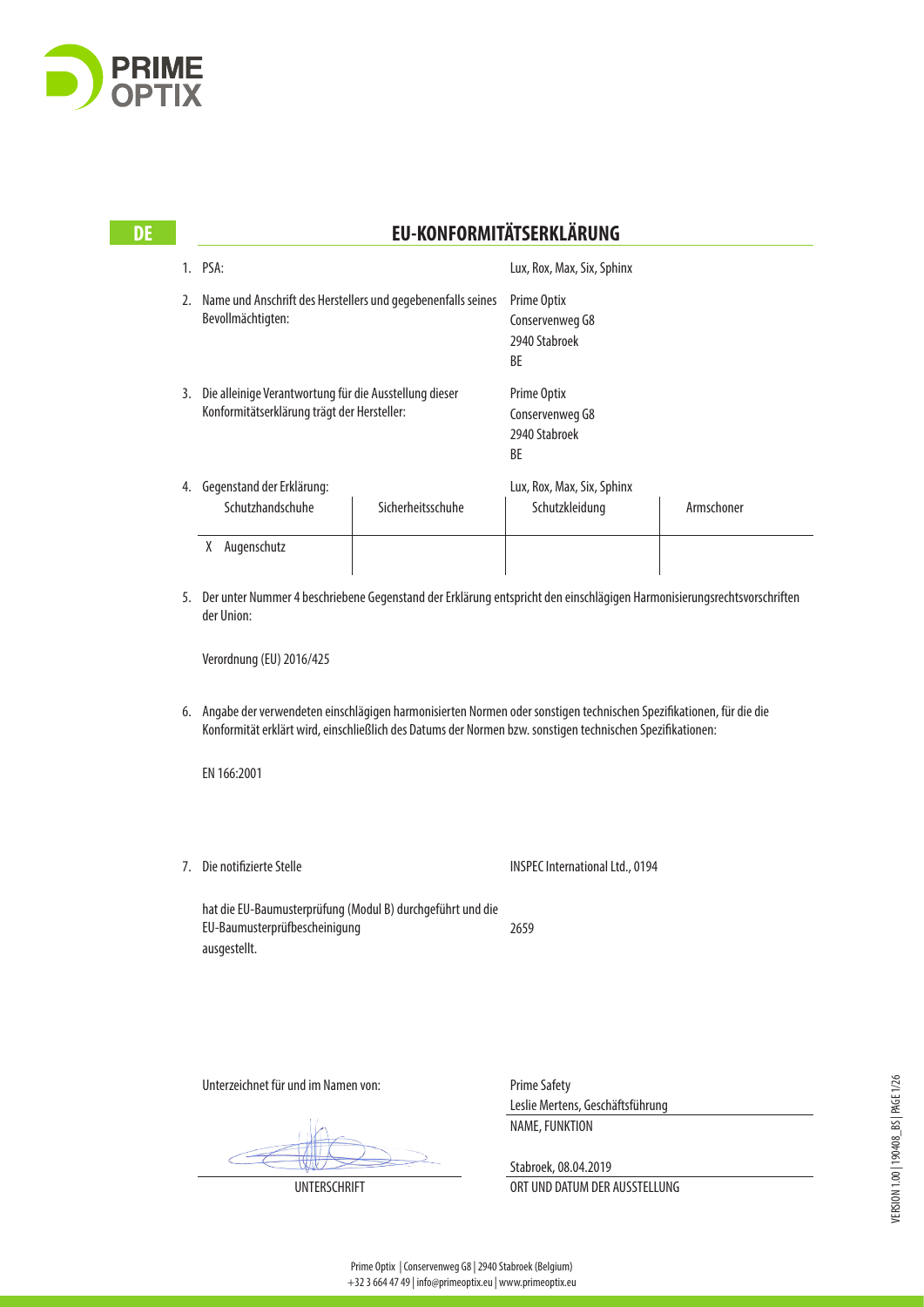

**EN** 

|    |                                                                                                                                                                                                 |              | <b>EU DECLARATION OF CONFORMITY</b>                   |                        |
|----|-------------------------------------------------------------------------------------------------------------------------------------------------------------------------------------------------|--------------|-------------------------------------------------------|------------------------|
|    | PPE:                                                                                                                                                                                            |              | Lux, Rox, Max, Six, Sphinx                            |                        |
| 2. | Name and address of the manufacturer and, where applicable,<br>his authorised representative:<br>This declaration of conformity is issued under the sole<br>responsibility of the manufacturer: |              | Prime Optix<br>Conservenweg G8<br>2940 Stabroek<br>BE |                        |
| 3. |                                                                                                                                                                                                 |              | Prime Optix<br>Conservenweg G8<br>2940 Stabroek<br>BE |                        |
| 4. | Object of the declaration:<br>Protective gloves                                                                                                                                                 | Safety shoes | Lux, Rox, Max, Six, Sphinx<br>Protective clothing     | Arm protection sleeves |
|    | X<br>Eye protection                                                                                                                                                                             |              |                                                       |                        |

5. The object of the declaration described in point 4 is in conformity with the relevant Union harmonisation legislation:

Regulation (EU) 2016/425

6. References to the relevant harmonised standards used, including the date of the standard, or references to the other technical specifications, including the date of the specification, in relation to which conformity is declared:

EN 166:2001

7. Where applicable, the notified body

INSPEC International Ltd., 0194

performed the EU type-examination (Module B) and issued the EU type-examination certificate

2659

Signed for and on behalf of:

Prime Safety Leslie Mertens, Management Board NAME, FUNCTION

Stabroek, 08.04.2019

SIGNATURE PLACE AND DATE OF ISSUE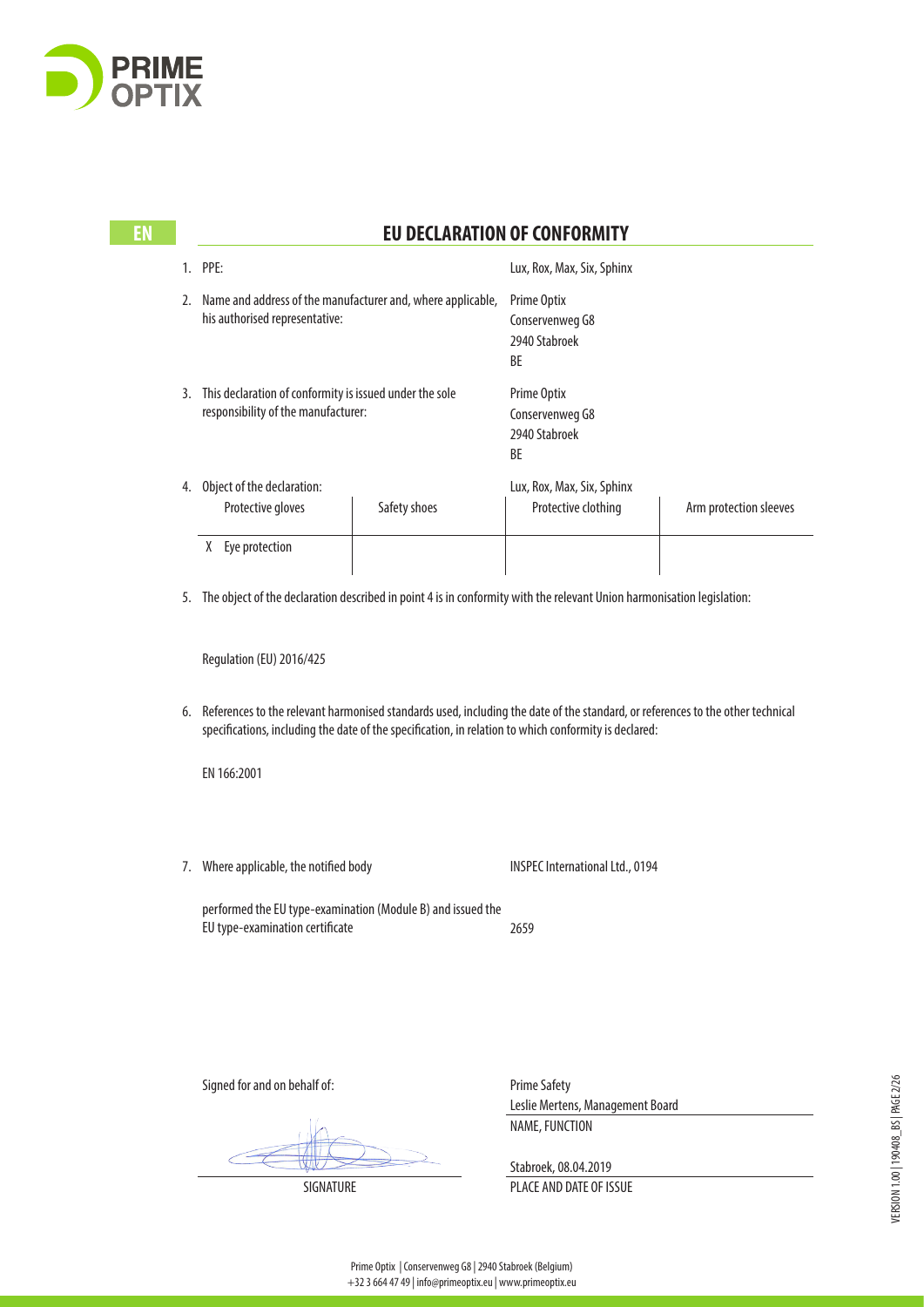

**ER** 

|    | 1. EPI:                                                                                         |                        | Lux, Rox, Max, Six, Sphinx                                                                                                   |              |
|----|-------------------------------------------------------------------------------------------------|------------------------|------------------------------------------------------------------------------------------------------------------------------|--------------|
| 2. | Nom et adresse du fabricant et, le cas échéant, de son<br>mandataire:                           |                        | Prime Optix<br>Conservenweg G8<br>2940 Stabroek<br><b>BF</b>                                                                 |              |
| 3. | La présente déclaration de conformité est établie sous la seule<br>responsabilité du fabricant: |                        | Prime Optix<br>Conservenweg G8<br>2940 Stabroek<br><b>BF</b>                                                                 |              |
|    | 4. Objet de la déclaration:<br>Gants de protection                                              | Chaussures de sécurité | Lux, Rox, Max, Six, Sphinx<br>Vêtements de protection                                                                        | Protège-bras |
|    | X Protection oculaire                                                                           |                        |                                                                                                                              |              |
| 5. |                                                                                                 |                        | L'objet de la déclaration décrit au point 4 est conforme à la législation d'harmonisation de l'Union applicable:             |              |
|    | RÈGLEMENT (UE) 2016/425                                                                         |                        |                                                                                                                              |              |
| 6. | date) par rapport auxquelles la conformité est déclarée:                                        |                        | Références des normes harmonisées pertinentes appliquées (avec leur date) ou des autres spécifications techniques (avec leur |              |

**FR DÉCLARATION UE DE CONFORMITÉ**

EN 166:2001

7. Le cas échéant, l'organisme notifié

INSPEC International Ltd., 0194

a effectué l'examen UE de type (module B) et a établi l'attestation d'examen UE de type

2659

Signé par et au nom de:

Prime Safety Leslie Mertens, Directeur général NOM, FONCTION

Stabroek, 08.04.2019 SIGNATURE DATE ET LIEU D'ÉTABLISSEMENT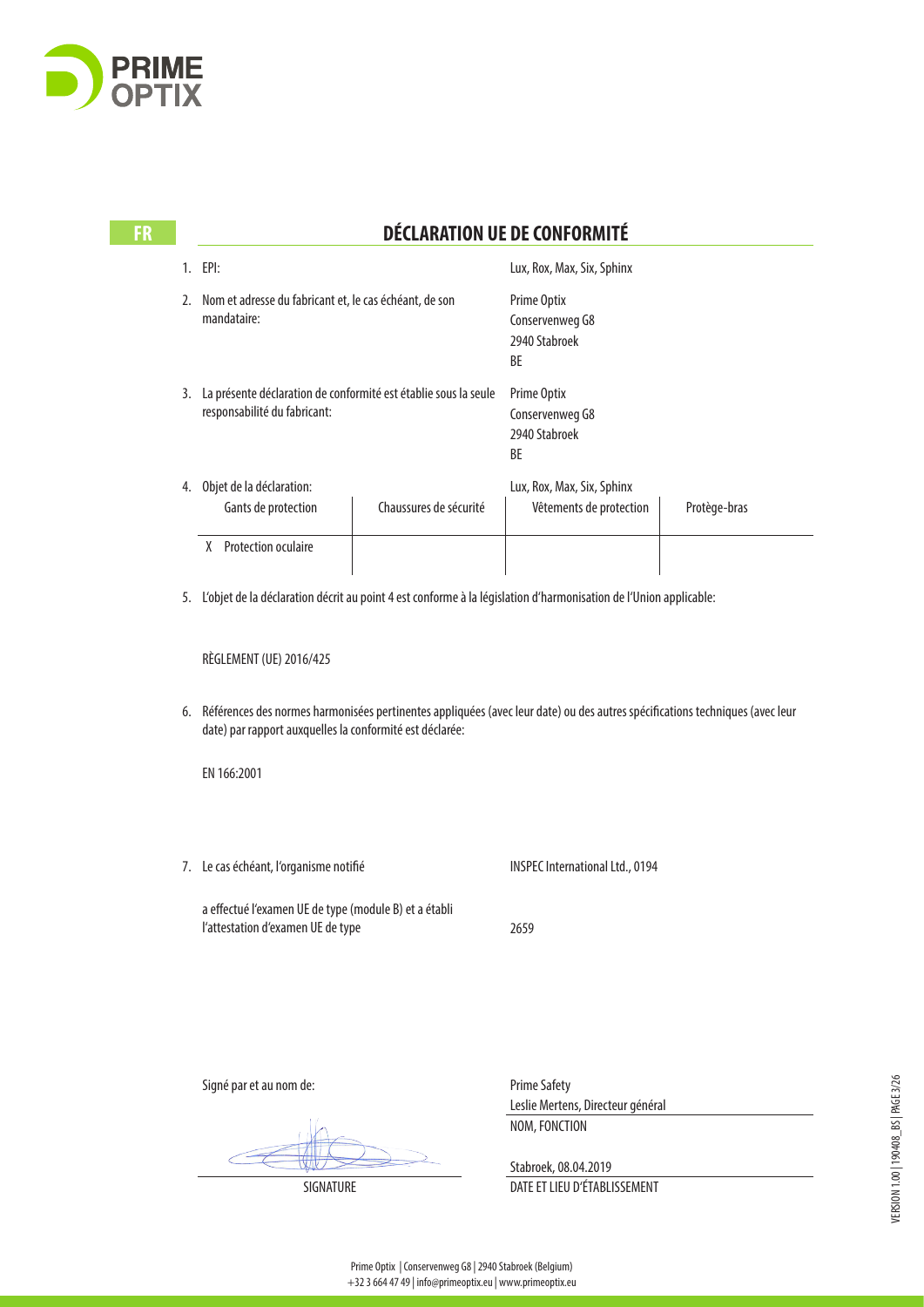

| BG |                                                                                           | ЕС ДЕКЛАРАЦИЯ ЗА СЪОТВЕТСТВИЕ                                                                                                                                                                                                                                 |                                                       |                                                       |                        |  |
|----|-------------------------------------------------------------------------------------------|---------------------------------------------------------------------------------------------------------------------------------------------------------------------------------------------------------------------------------------------------------------|-------------------------------------------------------|-------------------------------------------------------|------------------------|--|
|    |                                                                                           | 1. ЛПС:                                                                                                                                                                                                                                                       |                                                       | Lux, Rox, Max, Six, Sphinx                            |                        |  |
|    | 2.                                                                                        | Име и адрес на производителя и, когато е приложимо, на<br>неговия упълномощен представител:                                                                                                                                                                   |                                                       | Prime Optix<br>Conservenweg G8<br>2940 Stabroek<br>BE |                        |  |
|    | 3. Настоящата декларация за съответствие е издадена на<br>отговорността на производителя: |                                                                                                                                                                                                                                                               | Prime Optix<br>Conservenweg G8<br>2940 Stabroek<br>BE |                                                       |                        |  |
|    |                                                                                           | 4. Предмет на декларацията:<br>Предпазни ръкавици                                                                                                                                                                                                             | Предпазни обувки                                      | Lux, Rox, Max, Six, Sphinx<br>Предпазно облекло       | Предпазители за ръцете |  |
|    |                                                                                           | Х Лични предпазни<br>средства за очите                                                                                                                                                                                                                        |                                                       |                                                       |                        |  |
|    | 5.                                                                                        | Предметът на декларацията, описан в точка 4, отговаря на съответното законодателство на Съюза за хармонизация:                                                                                                                                                |                                                       |                                                       |                        |  |
|    |                                                                                           | Регламент (EC) 2016/425                                                                                                                                                                                                                                       |                                                       |                                                       |                        |  |
|    | 6.                                                                                        | Позоваване на съответните използвани хармонизирани стандарти, включително датата на стандарта, или позоваване<br>на другите технически спецификации, включително датата на спецификацията, по отношение на които се декларира<br>съответствие:<br>EN 166:2001 |                                                       |                                                       |                        |  |
|    |                                                                                           | 7. Когато е приложимо, нотифицираният орган                                                                                                                                                                                                                   |                                                       | INSPEC International Ltd., 0194                       |                        |  |
|    |                                                                                           | извърши ЕС изследване на типа (модул В) и издаде<br>сертификат за ЕС изследване на типа                                                                                                                                                                       |                                                       | 2659                                                  |                        |  |
|    |                                                                                           |                                                                                                                                                                                                                                                               |                                                       |                                                       |                        |  |
|    |                                                                                           | Подписано за и от името на:                                                                                                                                                                                                                                   |                                                       | <b>Prime Safety</b>                                   |                        |  |

 $\overline{C}$ 

Leslie Mertens, Изпълнителен директор ИМЕ, ДЛЪЖНОСТ

Stabroek, 08.04.2019 ПОДПИС ПОД ПОД ПОД ПОД ТАКА НА ИЗДАВАНЕ VERSION 1.00 | 190408\_BS | PAGE 4/26 VERSION 1.00 | 190408\_BS | PAGE 4/26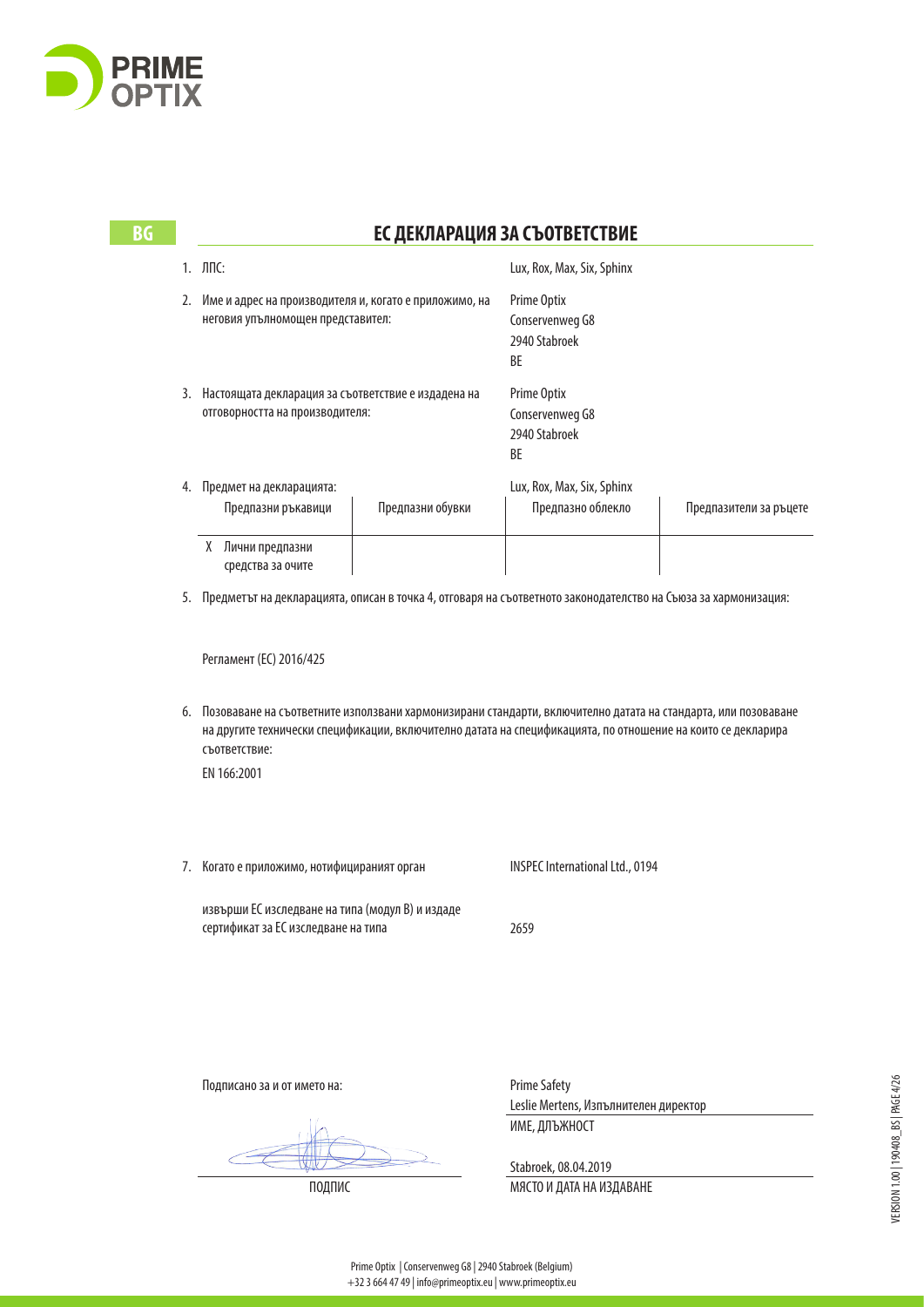

| ES |    | <b>DECLARACIÓN UE DE CONFORMIDAD</b>                                                                                                                                                                                |                                                                                                                |                    |  |  |
|----|----|---------------------------------------------------------------------------------------------------------------------------------------------------------------------------------------------------------------------|----------------------------------------------------------------------------------------------------------------|--------------------|--|--|
|    |    | 1. EPI:                                                                                                                                                                                                             | Lux, Rox, Max, Six, Sphinx                                                                                     |                    |  |  |
|    | 2. | Nombre y dirección del fabricante y, en su caso, de su<br>representante autorizado:                                                                                                                                 | Prime Optix<br>Conservenweg G8<br>2940 Stabroek<br>BE<br>Prime Optix<br>Conservenweg G8<br>2940 Stabroek<br>BE |                    |  |  |
|    |    | 3. La presente declaración de conformidad se expide bajo la<br>exclusiva responsabilidad del fabricante:                                                                                                            |                                                                                                                |                    |  |  |
|    |    | 4. Objeto de la declaración<br>Guantes de protección<br>Zapatos de seguridad                                                                                                                                        | Lux, Rox, Max, Six, Sphinx<br>Ropa de protección                                                               | Protector de brazo |  |  |
|    |    | X Protector ocular                                                                                                                                                                                                  |                                                                                                                |                    |  |  |
|    |    | 5. El objeto de la declaración descrito anteriormente es conforme con la legislación de armonización de la Unión aplicable:                                                                                         |                                                                                                                |                    |  |  |
|    |    | Regulación (UE) 2016/425                                                                                                                                                                                            |                                                                                                                |                    |  |  |
|    |    | 6. Referencias a las normas armonizadas aplicables utilizadas, incluidas sus fechas, o referencias a las otras especificaciones<br>técnicas, incluidas sus fechas, respecto a las cuales se declara la conformidad: |                                                                                                                |                    |  |  |
|    |    | EN 166:2001                                                                                                                                                                                                         |                                                                                                                |                    |  |  |
|    |    |                                                                                                                                                                                                                     |                                                                                                                |                    |  |  |
|    |    | 7. En su caso, el organismo notificado                                                                                                                                                                              | <b>INSPEC International Ltd., 0194</b>                                                                         |                    |  |  |
|    |    | ha efectuado el examen UE de tipo (módulo B) y ha expedido<br>el certificado de examen UE de tipo                                                                                                                   | 2659                                                                                                           |                    |  |  |

Firmado por y en nombre de:

Prime Safety Leslie Mertens, director general NOMBRE, CARGO

Stabroek, 08.04.2019

FIRMA LUGAR Y FECHA DE EXPEDICIÓN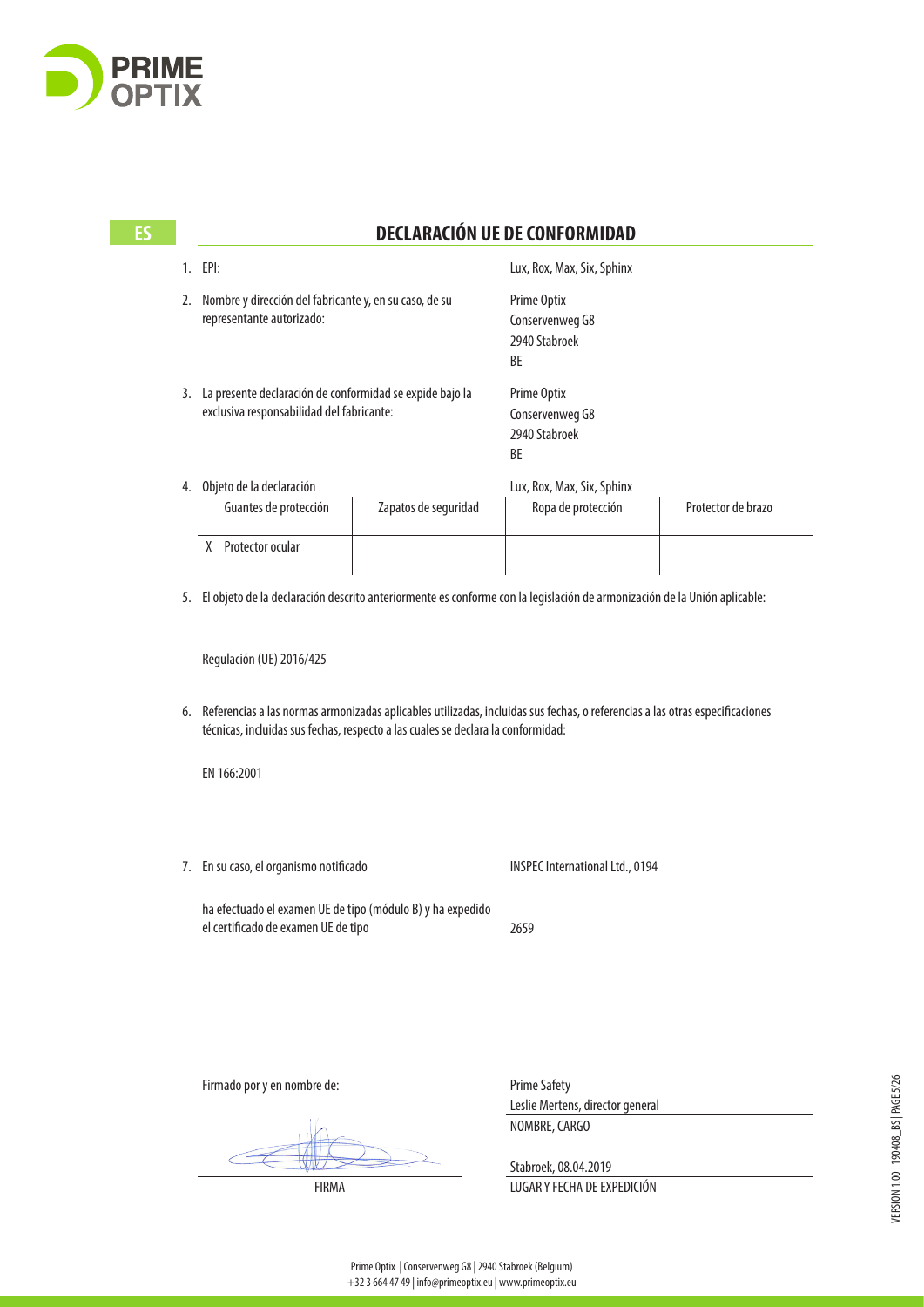

| CS | EU PROHLÁŠENÍ O SHODĚ                                                                                   |                                                                                                                                                                                         |                   |                                                       |               |  |
|----|---------------------------------------------------------------------------------------------------------|-----------------------------------------------------------------------------------------------------------------------------------------------------------------------------------------|-------------------|-------------------------------------------------------|---------------|--|
|    | 1.                                                                                                      | 00P:                                                                                                                                                                                    |                   | Lux, Rox, Max, Six, Sphinx                            |               |  |
|    |                                                                                                         | 2. Jméno a adresa výrobce a jeho zplnomocněného zástupce,<br>pokud byl jmenován:<br>Toto prohlášení o shodě se vydává na výhradní odpovědnost<br>výrobce:                               |                   | Prime Optix<br>Conservenweg G8<br>2940 Stabroek<br>BE |               |  |
|    | 3.                                                                                                      |                                                                                                                                                                                         |                   | Prime Optix<br>Conservenweg G8<br>2940 Stabroek<br>BE |               |  |
|    | 4.                                                                                                      | Předmět prohlášení:<br>Ochranné rukavice                                                                                                                                                | Bezpečnostní obuv | Lux, Rox, Max, Six, Sphinx<br>Ochranný oděv           | Chrániče paží |  |
|    |                                                                                                         | X Osobní ochrana očí                                                                                                                                                                    |                   |                                                       |               |  |
|    | 5. Předmět prohlášení popsaný v bodě 4 je ve shodě s příslušnými harmonizačními právními předpisy Unie: |                                                                                                                                                                                         |                   |                                                       |               |  |
|    |                                                                                                         | Nařízení (EU) 2016/425                                                                                                                                                                  |                   |                                                       |               |  |
|    | 6.                                                                                                      | Odkazy na příslušné harmonizované normy, které byly použity, včetně data normy, nebo na jiné technické specifikace, včetně<br>data specifikace, na jejichž základě se shoda prohlašuje: |                   |                                                       |               |  |
|    |                                                                                                         | EN 166:2001                                                                                                                                                                             |                   |                                                       |               |  |
|    | 7.                                                                                                      | Případně: oznámený subjekt                                                                                                                                                              |                   | <b>INSPEC International Ltd., 0194</b>                |               |  |
|    |                                                                                                         | provedl EU přezkoušení typu (modul B) a vydal certifikát EU<br>přezkoušení typu                                                                                                         |                   | 2659                                                  |               |  |
|    |                                                                                                         |                                                                                                                                                                                         |                   |                                                       |               |  |
|    |                                                                                                         |                                                                                                                                                                                         |                   |                                                       |               |  |
|    |                                                                                                         |                                                                                                                                                                                         |                   |                                                       |               |  |

Podepsáno za a jménem:

Prime Safety Leslie Mertens, Jednatel společnosti JMÉNO, FUNKCE

Stabroek, 08.04.2019 PODPIS MÍSTO A DATUM VYDÁNÍ VERSION 1.00 | 190408\_BS | PAGE 6/26 VERSION 1.00 | 190408\_BS | PAGE 6/26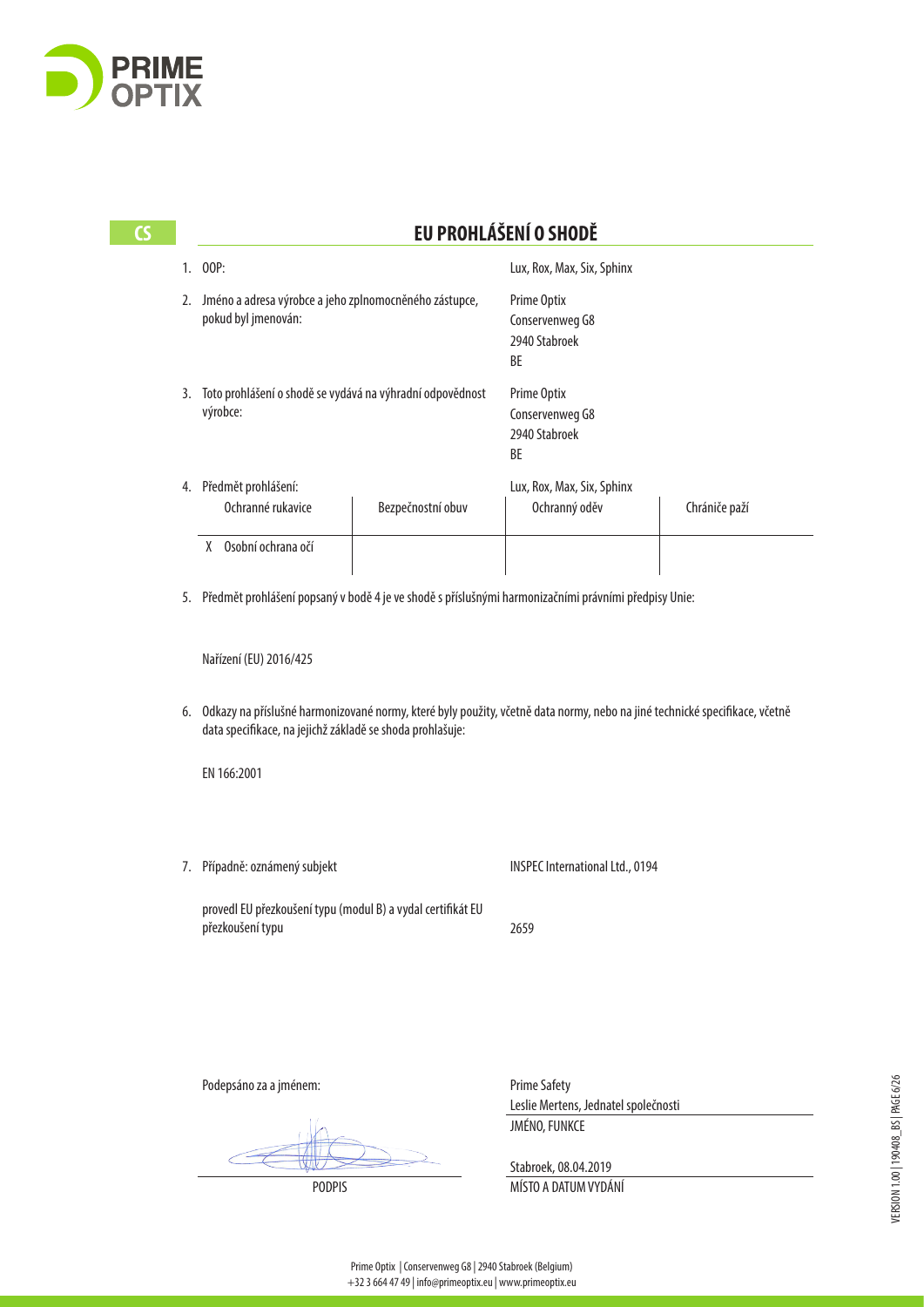

| <b>DA</b> |                                                                                                                                                                                                                                              | <b>EU-OVERENSSTEMMELSESERKLÆRING</b>                                               |               |                                                                                                                                 |           |  |
|-----------|----------------------------------------------------------------------------------------------------------------------------------------------------------------------------------------------------------------------------------------------|------------------------------------------------------------------------------------|---------------|---------------------------------------------------------------------------------------------------------------------------------|-----------|--|
|           |                                                                                                                                                                                                                                              | 1. PV:                                                                             |               | Lux, Rox, Max, Six, Sphinx                                                                                                      |           |  |
|           | 2.                                                                                                                                                                                                                                           | Navn og adresse på fabrikanten og i givet fald dennes<br>bemyndigede repræsentant: |               | Prime Optix<br>Conservenweg G8<br>2940 Stabroek<br>BE                                                                           |           |  |
|           | 3.                                                                                                                                                                                                                                           | Denne overensstemmelseserklæring udstedes alene på<br>fabrikantens ansvar:         |               | Prime Optix<br>Conservenweg G8<br>2940 Stabroek<br>BE                                                                           |           |  |
|           |                                                                                                                                                                                                                                              | 4. Erklæringens genstand:                                                          |               | Lux, Rox, Max, Six, Sphinx                                                                                                      |           |  |
|           |                                                                                                                                                                                                                                              | Beskyttelseshandsker                                                               | Sikkerhedssko | Beskyttelsesdragt                                                                                                               | Armskåner |  |
|           |                                                                                                                                                                                                                                              | X Personligt øjenværn                                                              |               |                                                                                                                                 |           |  |
|           |                                                                                                                                                                                                                                              |                                                                                    |               | 5. Genstanden for erklæringen, der er beskrevet i punkt 4, er i overensstemmelse med den relevante EU-harmoniseringslovgivning: |           |  |
|           |                                                                                                                                                                                                                                              | Forordning (EU) 2016/425                                                           |               |                                                                                                                                 |           |  |
|           | Henvisning til de relevante harmoniserede standarder, der er anvendt, herunder standardernes dato, eller henvisning til de<br>6.<br>andre tekniske specifikationer, herunder specifikationernes dato, som der erklæres overensstemmelse med: |                                                                                    |               |                                                                                                                                 |           |  |
|           |                                                                                                                                                                                                                                              | EN 166:2001                                                                        |               |                                                                                                                                 |           |  |
|           |                                                                                                                                                                                                                                              |                                                                                    |               |                                                                                                                                 |           |  |
|           |                                                                                                                                                                                                                                              |                                                                                    |               |                                                                                                                                 |           |  |
|           |                                                                                                                                                                                                                                              |                                                                                    |               |                                                                                                                                 |           |  |

har foretaget EU-typeafprøvning (modul B) og udstedt EUtypeafprøvningsattest

7. Hvor det er relevant, det bemyndigede organ

2659

Underskrevet for og på vegne af:

Prime Safety Leslie Mertens, Adm. direktør NAVN, STILLING

INSPEC International Ltd., 0194

Stabroek, 08.04.2019

UNDERSKRIFT UDSTEDELSESSTED OG -DATO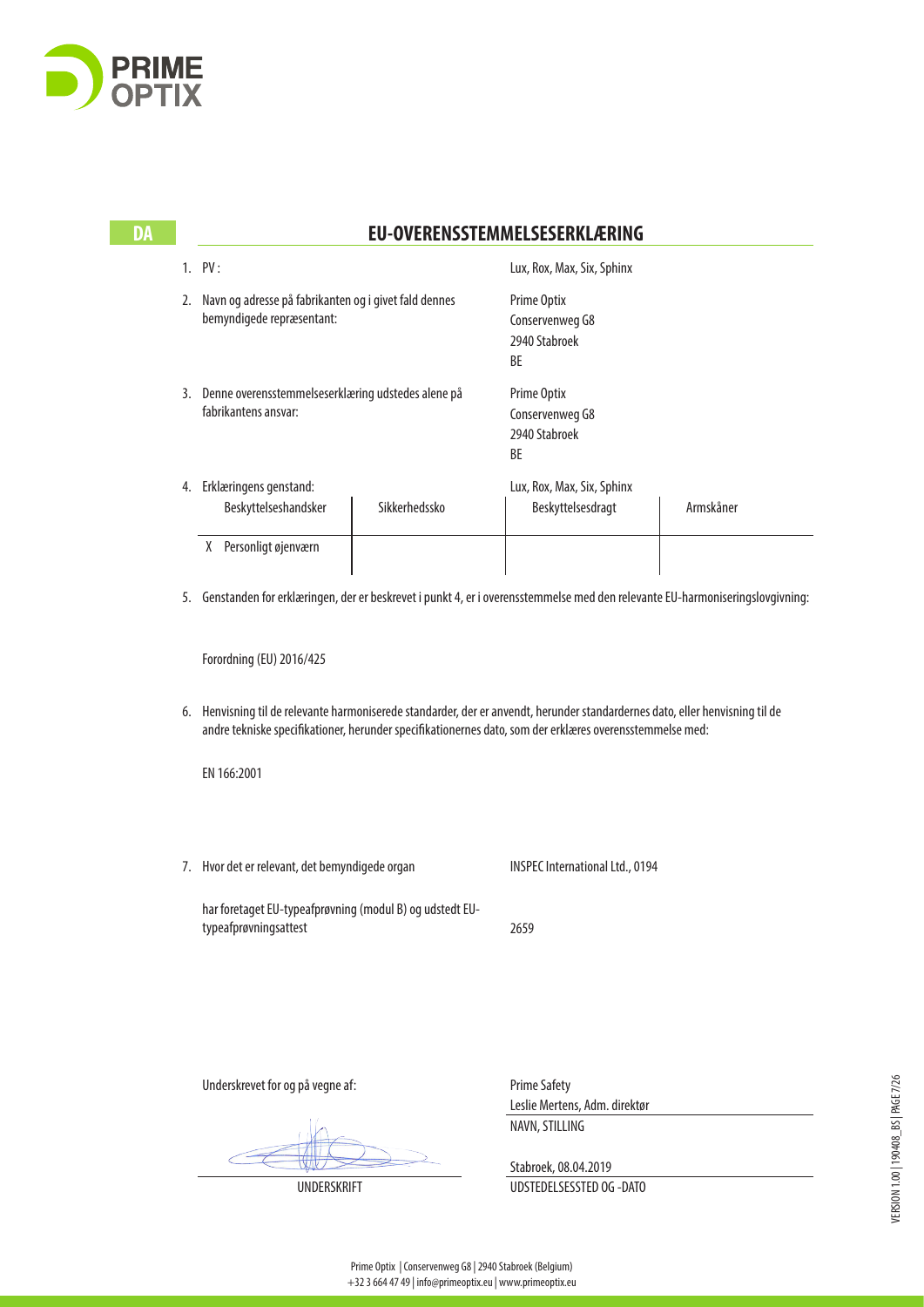

| 1. | Isikukaitsevahend:                                                                                                                                                                                                           |                | Lux, Rox, Max, Six, Sphinx                                                                                     |                   |  |
|----|------------------------------------------------------------------------------------------------------------------------------------------------------------------------------------------------------------------------------|----------------|----------------------------------------------------------------------------------------------------------------|-------------------|--|
|    | 2. Tootja ja vajaduse korral tema volitatud esindaja nimi ja<br>aadress:<br>3. Käesolev vastavusdeklaratsioon on välja antud tootja<br>ainuvastutusel:                                                                       |                | Prime Optix<br>Conservenweg G8<br>2940 Stabroek<br>ВF<br>Prime Optix<br>Conservenweg G8<br>2940 Stabroek<br>BE |                   |  |
|    |                                                                                                                                                                                                                              |                |                                                                                                                |                   |  |
| 4. | Deklareeritav toode:<br>Kaitsekindaid                                                                                                                                                                                        | Kaitsejalatsid | Lux, Rox, Max, Six, Sphinx<br><b>Kaitseriietus</b>                                                             | Käsivarre kaitsed |  |
|    | X Isiklikud<br>silmakaitsevahendid                                                                                                                                                                                           |                |                                                                                                                |                   |  |
|    | 5. Punktis 4 nimetatud deklareeritav toode on kooskõlas asjaomaste liidu ühtlustamisõigusaktidega:                                                                                                                           |                |                                                                                                                |                   |  |
|    | Määruse (ELi) 2016/425                                                                                                                                                                                                       |                |                                                                                                                |                   |  |
|    | 6. Viited asjakohastele kasutatud harmoneeritud standarditele (sh standardite kinnitamise kuupäev) või viited teistele tehnilistele<br>kirjeldustele (sh kirjelduse kinnitamise kuupäev), millele vastavust deklareeritakse: |                |                                                                                                                |                   |  |
|    | EN 166:2001                                                                                                                                                                                                                  |                |                                                                                                                |                   |  |
|    | 7. Kui see on asjakohane, siis teavitatud asutus                                                                                                                                                                             |                | <b>INSPEC International Ltd., 0194</b>                                                                         |                   |  |
|    | viis läbi ELi tüübihindamise (moodul B) ja väljastas ELi<br>tüübihindamissertifikaadi                                                                                                                                        |                | 2659                                                                                                           |                   |  |
|    |                                                                                                                                                                                                                              |                |                                                                                                                |                   |  |
|    |                                                                                                                                                                                                                              |                |                                                                                                                |                   |  |

Prime Safety Leslie Mertens, Tegevjuht NIMI, AMETINIMETUS

Stabroek, 08.04.2019

ALLKIRI VÄLJAANDMISE KOHT JA KUUPÄEV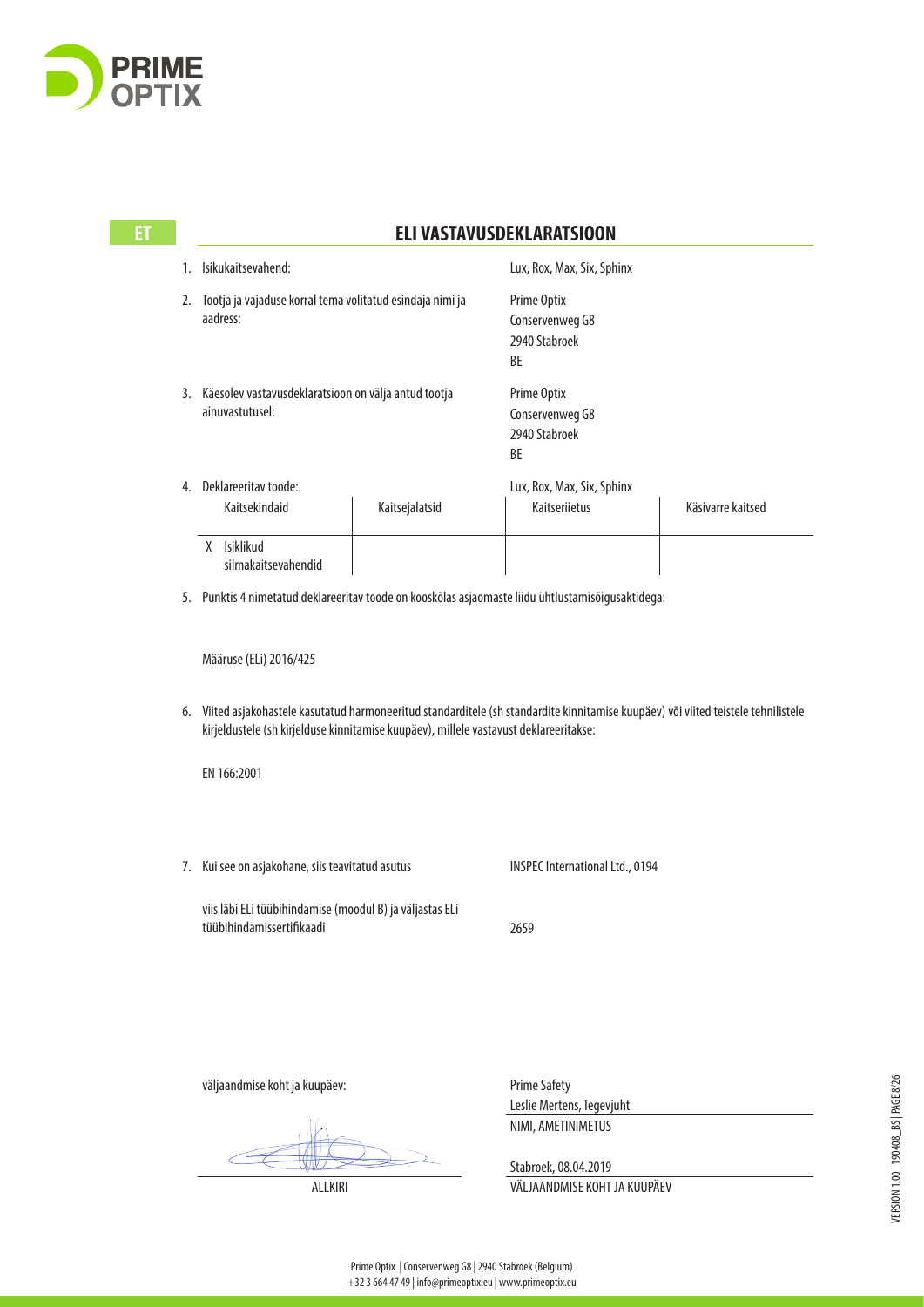

## **EL ΔΉΛΩΣΗ ΣΥΜΜΌΡΦΩΣΗΣ ΕΕ**

|    | MAП:                                                                                                |                     | Lux, Rox, Max, Six, Sphinx                            |                                  |  |
|----|-----------------------------------------------------------------------------------------------------|---------------------|-------------------------------------------------------|----------------------------------|--|
| 2. | Όνομα και διεύθυνση του κατασκευαστή και, κατά περίπτωση,<br>του εξουσιοδοτημένου αντιπροσώπου του: |                     | Prime Optix<br>Conservenweg G8<br>2940 Stabroek<br>BE |                                  |  |
| 3. | Η παρούσα δήλωση συμμόρφωσης εκδίδεται με αποκλειστική<br>ευθύνη του κατασκευαστή:                  |                     | Prime Optix<br>Conservenweg G8<br>2940 Stabroek<br>BE |                                  |  |
| 4. | Αντικείμενο της δήλωσης:                                                                            |                     | Lux, Rox, Max, Six, Sphinx                            |                                  |  |
|    | Γάντια προστασίας                                                                                   | Υποδήματα ασφαλείας | Προστατευτικός<br>ρουχισμός                           | Φορετό προστατευτικό<br>βραχίονα |  |
|    | Ατομικό μέσο προστασίας                                                                             |                     |                                                       |                                  |  |

για τα μάτια

5. Το αντικείμενο της δήλωσης που περιγράφεται στο σημείο 4 είναι σύμφωνο προς τη σχετική ενωσιακή νομοθεσία εναρμόνισης:

Κανονισμού (EE) 2016/425

- 6. Στοιχεία αναφοράς των σχετικών εναρμονισμένων προτύπων που χρησιμοποιήθηκαν, συμπεριλαμβανομένης της ημερομηνίας του προτύπου, ή στοιχεία αναφοράς των άλλων τεχνικών προδιαγραφών, συμπεριλαμβανομένης της ημερομηνίας της προδιαγραφής, ως προς τις οποίες δηλώνεται η συμμόρφωση:
	- EN 166:2001
- 7. Κατά περίπτωση, ο κοινοποιημένος οργανισμός

INSPEC International Ltd., 0194

διενήργησε την εξέταση τύπου ΕΕ (Ενότητα B) και χορήγησε το πιστοποιητικό εξέτασης τύπου ΕΕ

2659

Υπογραφή για και εξ ονόματος:

Prime Safety Leslie Mertens, Εκτελεστικό ΌΝΟΜΑ, ΘΈΣΗ

Stabroek, 08.04.2019

ΥΠΟΓΡΑΦΉ ΤΌΠΟΣ ΚΑΙ ΗΜΕΡΟΜΗΝΊΑ ΈΚΔΟΣΗΣ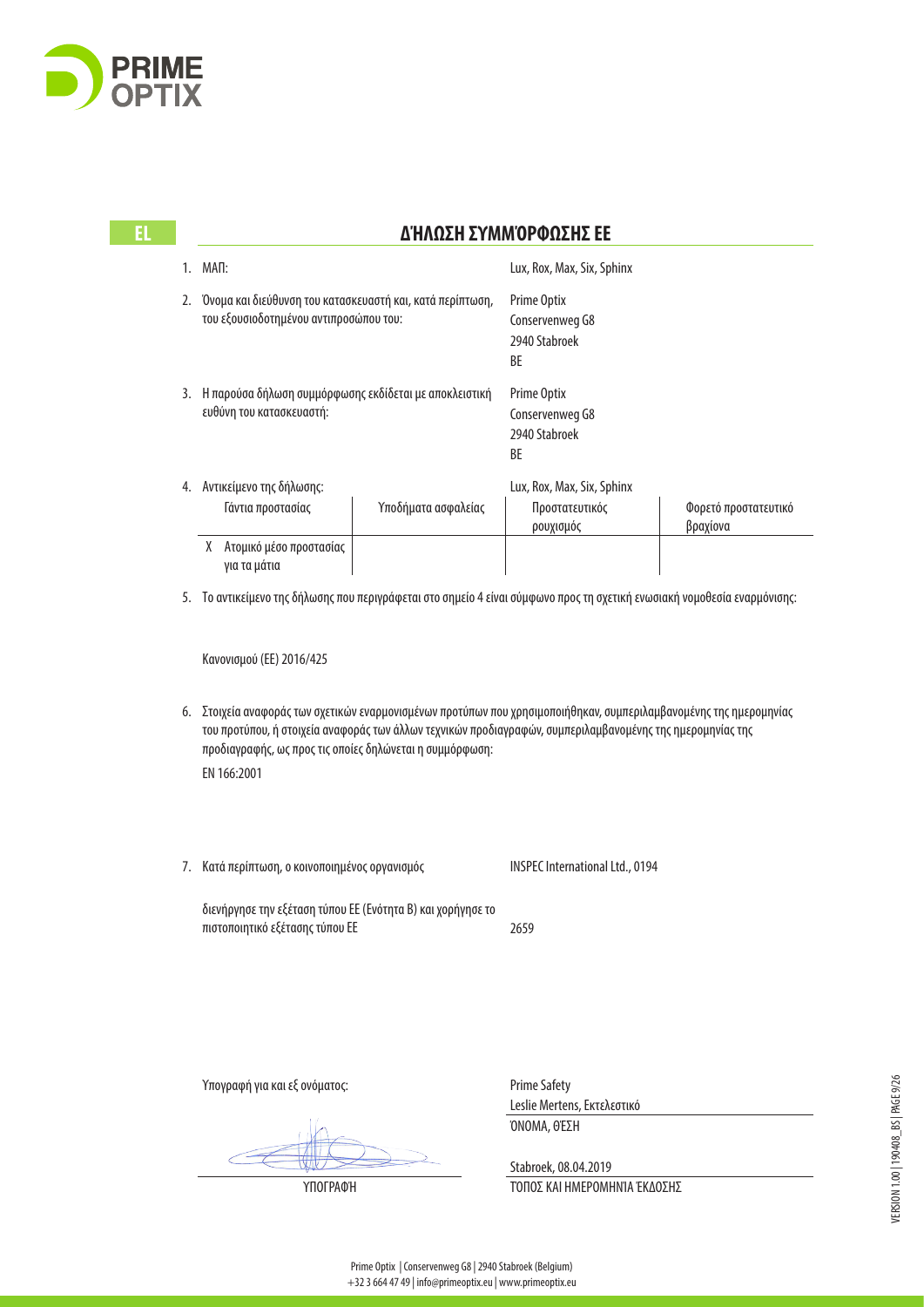

| GΑ |                                                  |                                                                                                                                                                                           |                      | DEARBHÚ COMHRÉIREACHTA UIMH DE CHUID AE                                                                               |                           |  |
|----|--------------------------------------------------|-------------------------------------------------------------------------------------------------------------------------------------------------------------------------------------------|----------------------|-----------------------------------------------------------------------------------------------------------------------|---------------------------|--|
|    |                                                  | 1. TCP:                                                                                                                                                                                   |                      | Lux, Rox, Max, Six, Sphinx                                                                                            |                           |  |
|    |                                                  | 2. Ainm agus seoladh an mhonaróra agus, más infheidhme, ainm<br>agus seoladh a ionadaí údaraithe:<br>3. Eisítear an dearbhú comhréireachta sin faoi fhreagracht an<br>mhonaróra amháin:   |                      | Prime Optix<br>Conservenweg G8<br>2940 Stabroek<br>BE<br>Prime Optix<br>Conservenweg G8<br>2940 Stabroek<br>BE        |                           |  |
|    |                                                  |                                                                                                                                                                                           |                      |                                                                                                                       |                           |  |
|    | 4. Aidhm na comhréireachta:<br>Lámhainní cosanta |                                                                                                                                                                                           | Bróga sábháilteachta | Lux, Rox, Max, Six, Sphinx<br>Éadaí cosanta                                                                           | Muinchillí cosanta láimhe |  |
|    |                                                  | X Cosaint phearsanta súl<br>5. Tá aidhm an dearbhaithe, a bhfuil tuairisc i bpointe 4 uirthi, i gcomhréir le reachtaíocht chomhchuibhithe ábhartha an Aontais:<br>Riaghladh (AE) 2016/425 |                      |                                                                                                                       |                           |  |
|    | 6.                                               | Tagairtí do na caighdeáin chomhchuibhithe ábhartha a úsáideadh, dáta an chaighdeáin san áireamh, nó tagairtí do na<br>EN 166:2001                                                         |                      | sonraíochtaí teicniúla eile, dáta na sonraíochta san áireamh, maidir leis an gcomhréireacht ar leith a dhearbhaítear: |                           |  |
|    |                                                  | 7. An comhlacht dá dtugtar fógra                                                                                                                                                          |                      | <b>INSPEC International Ltd., 0194</b>                                                                                |                           |  |
|    |                                                  | cineálscrúdú AE déanta aige (Modúl B)                                                                                                                                                     |                      | 2659                                                                                                                  |                           |  |
|    |                                                  |                                                                                                                                                                                           |                      |                                                                                                                       |                           |  |

Arna shíniú le haghaidh agus thar ceann:

Prime Safety Leslie Mertens, rianachd AINM, FEIDHM

Stabroek, 08.04.2019 SÍNIÚ ÁIT AGUS DÁTA EISIÚNA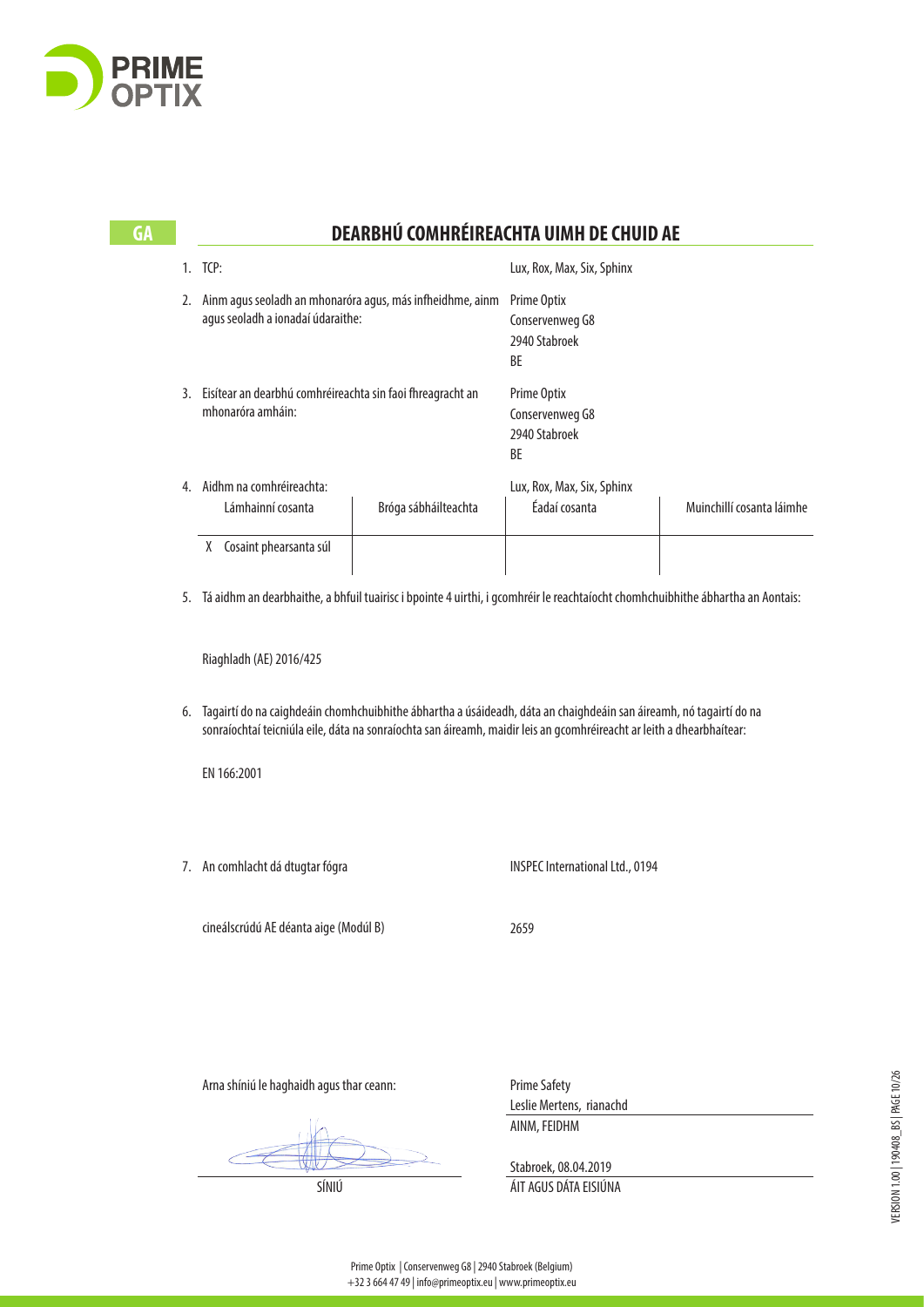

| <b>HR</b> | <b>EU IZJAVA O SUKLADNOSTI</b> |                                                                                                                                                                                                                                                                                                                                                                                                                                                                                                      |                   |                                                                                                                |                 |  |
|-----------|--------------------------------|------------------------------------------------------------------------------------------------------------------------------------------------------------------------------------------------------------------------------------------------------------------------------------------------------------------------------------------------------------------------------------------------------------------------------------------------------------------------------------------------------|-------------------|----------------------------------------------------------------------------------------------------------------|-----------------|--|
|           |                                | 1. 0Z0:                                                                                                                                                                                                                                                                                                                                                                                                                                                                                              |                   | Lux, Rox, Max, Six, Sphinx                                                                                     |                 |  |
|           |                                | 2. Ime i adresa proizvođača i, prema potrebi, njegova ovlaštenog<br>zastupnika:<br>3. Ova se izjava o sukladnosti izdaje na isključivu odgovornost<br>proizvođača:                                                                                                                                                                                                                                                                                                                                   |                   | Prime Optix<br>Conservenweg G8<br>2940 Stabroek<br>BE<br>Prime Optix<br>Conservenweg G8<br>2940 Stabroek<br>BE |                 |  |
|           |                                |                                                                                                                                                                                                                                                                                                                                                                                                                                                                                                      |                   |                                                                                                                |                 |  |
|           |                                | 4. Predmet izjave:<br>Zaštitne rukavice                                                                                                                                                                                                                                                                                                                                                                                                                                                              | Sigurnosne cipele | Lux, Rox, Max, Six, Sphinx<br>Zaštitna odjeća                                                                  | Štitnik za ruke |  |
|           |                                | X Osobna zaštita očiju                                                                                                                                                                                                                                                                                                                                                                                                                                                                               |                   |                                                                                                                |                 |  |
|           |                                | 5. Predmet izjave opisan u točki 4. u skladu je s odgovarajućim zakonodavstvom Unije o usklađivanju:<br>Regulacija (EU) 2016/425<br>6. Upućivanja na odgovarajuće primijenjene usklađene norme, uključujući datum norme, ili upućivanja na druge tehničke<br>specifikacije, uključujući datum specifikacije, u odnosu na koje se izjavljuje sukladnost:<br>EN 166:2001<br>7. Prema potrebi, prijavljeno tijelo<br>obavilo je EU ispitivanje tipa (modul B) i izdalo potvrdu o EU<br>ispitivanju tipa |                   |                                                                                                                |                 |  |
|           |                                |                                                                                                                                                                                                                                                                                                                                                                                                                                                                                                      |                   |                                                                                                                |                 |  |
|           |                                |                                                                                                                                                                                                                                                                                                                                                                                                                                                                                                      |                   |                                                                                                                |                 |  |
|           |                                |                                                                                                                                                                                                                                                                                                                                                                                                                                                                                                      |                   |                                                                                                                |                 |  |
|           |                                |                                                                                                                                                                                                                                                                                                                                                                                                                                                                                                      |                   | <b>INSPEC International Ltd., 0194</b>                                                                         |                 |  |
|           |                                |                                                                                                                                                                                                                                                                                                                                                                                                                                                                                                      |                   | 2659                                                                                                           |                 |  |
|           |                                |                                                                                                                                                                                                                                                                                                                                                                                                                                                                                                      |                   |                                                                                                                |                 |  |
|           |                                | Potpisano za i u ime:                                                                                                                                                                                                                                                                                                                                                                                                                                                                                |                   | <b>Prime Safety</b><br>Leslie Mertens, Upravljanje                                                             |                 |  |
|           |                                |                                                                                                                                                                                                                                                                                                                                                                                                                                                                                                      |                   | IME, FUNKCIJA                                                                                                  |                 |  |

Stabroek, 08.04.2019 POTPIS MJESTO I DATUM IZDAVANJA

 $\subset$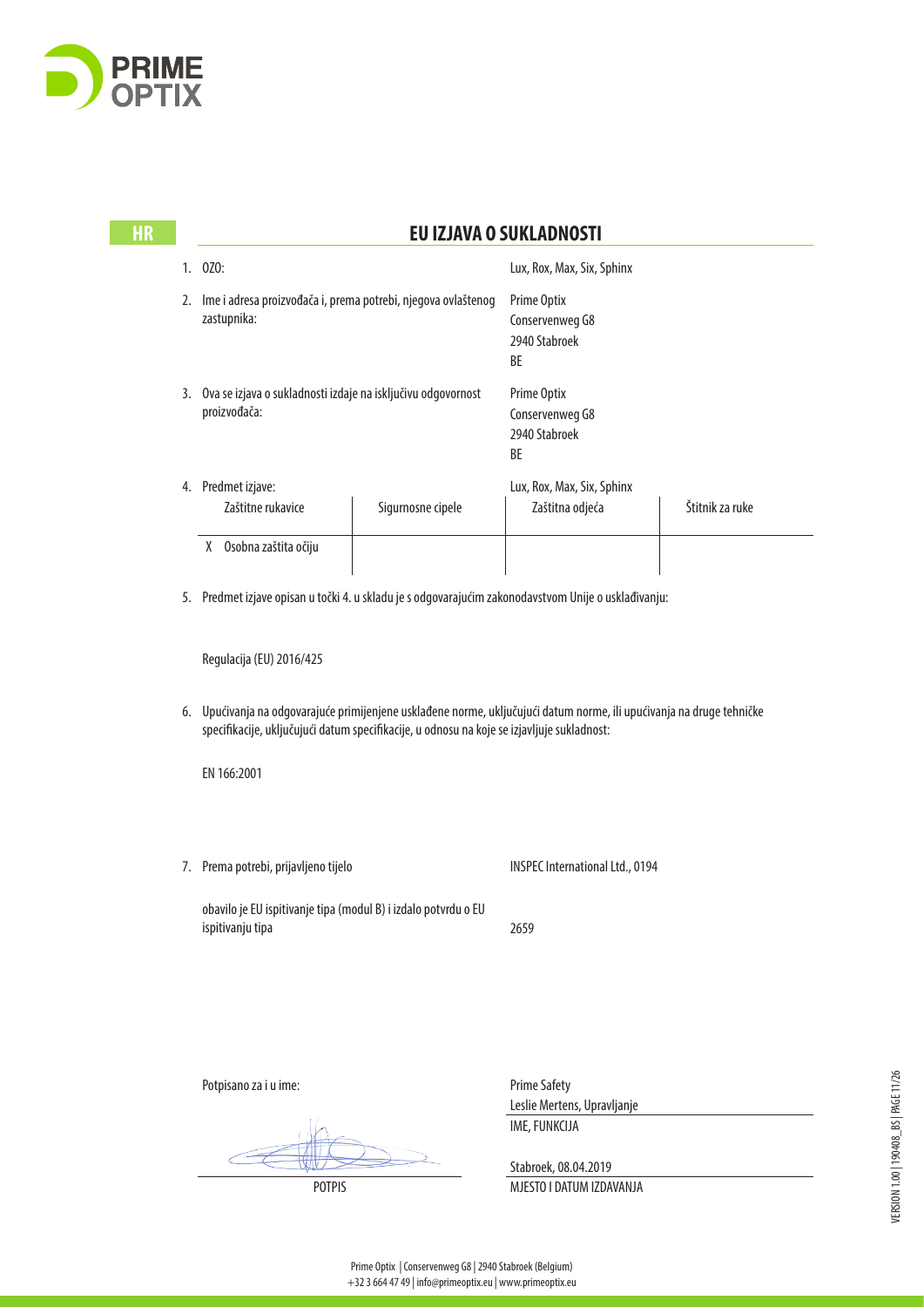

|    | DPI:                                                         |                     | Lux, Rox, Max, Six, Sphinx |                  |
|----|--------------------------------------------------------------|---------------------|----------------------------|------------------|
| 2. | Nome e indirizzo del fabbricante e, ove applicabile, del suo |                     | Prime Optix                |                  |
|    | mandatario:                                                  |                     | Conservenweg G8            |                  |
|    |                                                              |                     | 2940 Stabroek              |                  |
|    |                                                              |                     | BE                         |                  |
| 3. | La presente dichiarazione di conformità è rilasciata sotto   |                     | Prime Optix                |                  |
|    | l'esclusiva responsabilità del fabbricante:                  |                     | Conservenweg G8            |                  |
|    |                                                              |                     | 2940 Stabroek              |                  |
|    |                                                              |                     | BE                         |                  |
| 4. | Oggetto della dichiarazione:                                 |                     | Lux, Rox, Max, Six, Sphinx |                  |
|    | Guanti di protezione                                         | Scarpe di sicurezza | Abbigliamento di           | Proteggi braccia |
|    |                                                              |                     | protezione                 |                  |
|    | X                                                            |                     |                            |                  |
|    |                                                              |                     |                            |                  |

**IT DICHIARAZIONE DI CONFORMITÀ UE** 

Regolazione(UE) 2016/425

6. Riferimenti alle pertinenti norme armonizzate utilizzate, compresa la data della norma, o alle altre specifiche tecniche, compresa la data della specifica, in relazione alle quali è dichiarata la conformità:

EN 166:2001

7. Ove applicabile, l'organismo notificato

INSPEC International Ltd., 0194

ha svolto l'esame UE del tipo (modulo B) e ha rilasciato il certificato di esame UE del tipo

2659

Firmato a nome e per conto di:

Prime Safety Leslie Mertens, direttore amministrativo NOME E COGNOME, FUNZIONE

Stabroek, 08.04.2019

FIRMA LUOGO E DATA DEL RILASCIO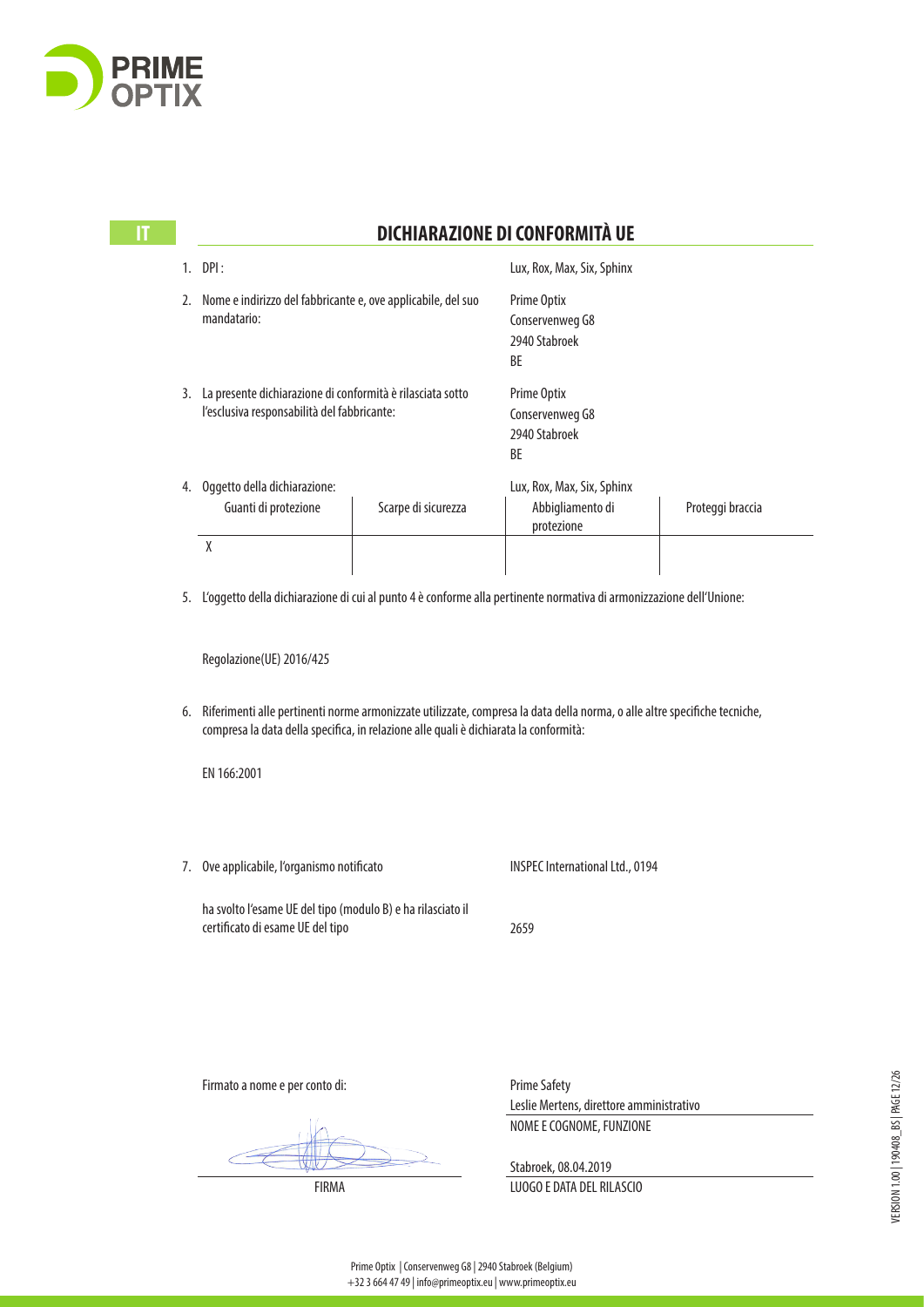

**LV** 

# Lux, Rox, Max, Six, Sphinx Prime Optix Conservenweg G8 2940 Stabroek BE Prime Optix Conservenweg G8 2940 Stabroek BE Lux, Rox, Max, Six, Sphinx X Individuālā acu EN 166:2001 INSPEC International Ltd., 0194 2659 Prime Safety **LV ES ATBILSTĪBAS DEKLARĀCIJA**  1. IAL: 2. Ražotāja un attiecīgā gadījumā viņa pilnvarotā pārstāvja vārds vai nosaukums un adrese: 3. Šī atbilstības deklarācija ir izdota vienīgi uz ražotāja atbildību: 4. Deklarācijas priekšmets: Aizsargcimdi Drošības apavi Aizsargapģērbs Roku aizsargi aizsardzība 5. Iepriekš 4. punktā aprakstītais deklarācijas priekšmets atbilst attiecīgajiem Savienības saskaņošanas tiesību aktiem: Regulēšana (ES) 2016/425 6. Atsauces uz izmantotajiem attiecīgajiem saskaņotajiem standartiem, norādot standarta datumu, vai atsauces uz citām tehniskajām specifikācijām, norādot specifikācijas datumu, saistībā ar kurām ir deklarēta atbilstība: 7. Attiecīgā gadījumā, paziņotā struktūra veica ES tipa pārbaudi (B modulis) un izdeva ES tipa pārbaudes sertifikātu Parakstīts šādas personas vārdā: Leslie Mertens, rīkotājdirektors VĀRDS UN UZVĀRDS, AMATS

Stabroek, 08.04.2019

PARAKSTS IZDOŠANAS VIETA UN DATUMS

Prime Optix | Conservenweg G8 | 2940 Stabroek (Belgium)

+32 3 664 47 49 | info@primeoptix.eu | www.primeoptix.eu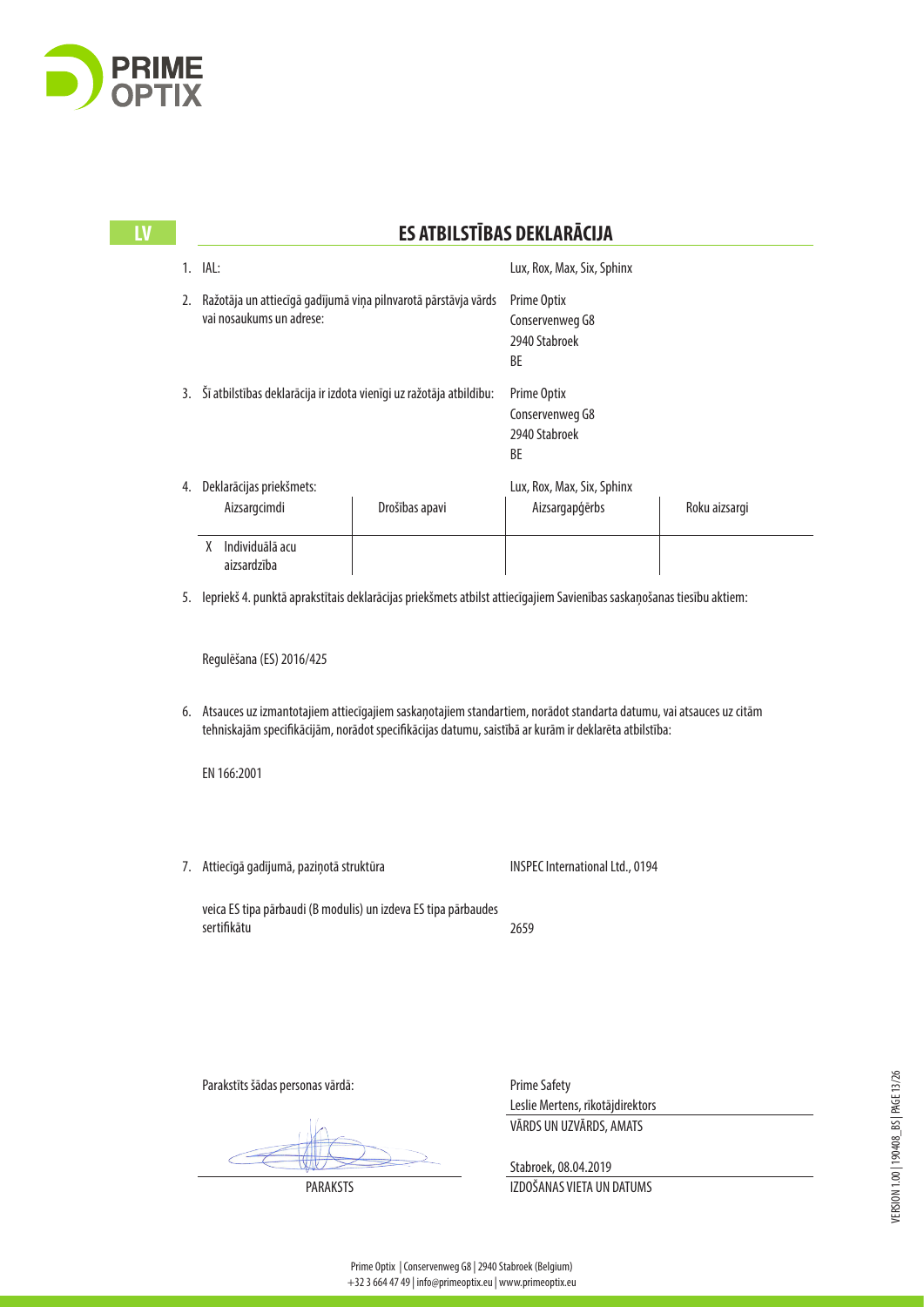

 $\mathbf{H}$ 

# Lux, Rox, Max, Six, Sphinx Prime Optix Conservenweg G8 2940 Stabroek BE Prime Optix Conservenweg G8 2940 Stabroek BE Lux, Rox, Max, Six, Sphinx X Asmeninė akių apsaugos EN 166:2001 INSPEC International Ltd., 0194 2659 Prime Safety **LES ATITIKTIES DEKLARACIJA** 1. AAP: 2. Gamintojo ir, kai taikytina, jo įgaliotojo atstovo pavadinimas (vardas, pavardė) ir adresas: 3. Ši atitikties deklaracija išduodama tik gamintojo atsakomybe: 4. Deklaracijos objektas: Apsauginės pirštinės | Apsauginiai batai | Apsauginė apranga | Rankų apsaugai priemonė 5. 4 punkte apibūdintas deklaracijos objektas atitinka atitinkamus derinamuosius Sąjungos teisės aktus: Reguliavimas (ES) 2016/425 6. Nuorodos į atitinkamus taikytus darniuosius standartus (įskaitant standarto datą) arba į kitas technines specifikacijas (įskaitant specifikacijos datą), pagal kurias buvo deklaruota atitiktis: 7. Kai taikytina, notifikuotoji įstaiga atliko ES tipo tyrimą (B modulis) ir išdavė ES tipo tyrimo sertifikatą Už ką ir kieno vardu pasirašyta: Leslie Mertens, generalinis direktorius VARDAS, PAVARDĖ, PAREIGOS

VERSION 1.00 | 190408\_BS | PAGE 14/26 VERSION 1.00 | 190408\_BS | PAGE 14/26

Stabroek, 08.04.2019

PARAŠAS PARAŠAS IŠDAVIMO DATA IR VIETA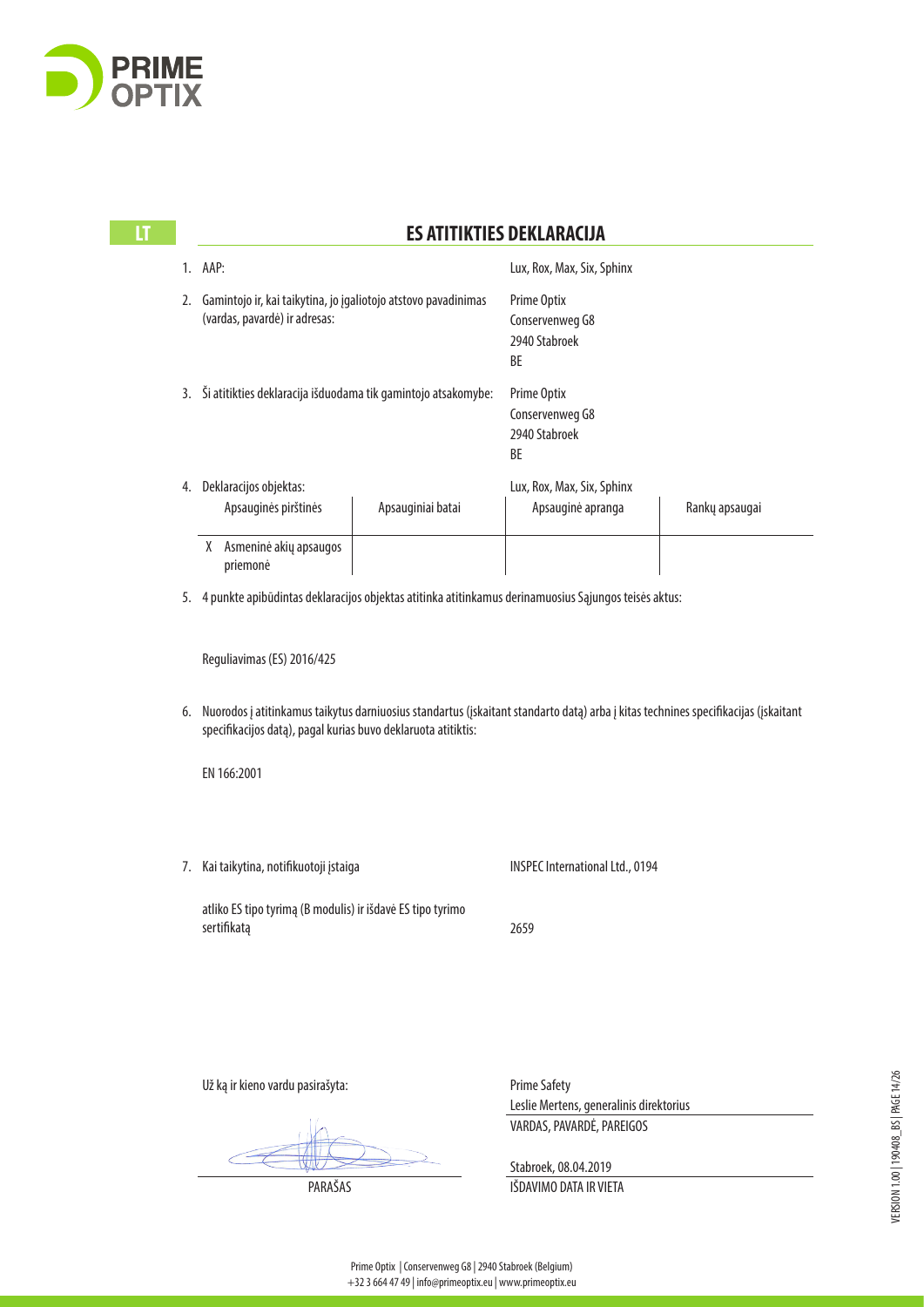

## **HU EU-MEGFELELŐSÉGI NYILATKOZAT**

|    | Egyéni védőeszköz:                                                                   |  | Lux, Rox, Max, Six, Sphinx                            |         |  |
|----|--------------------------------------------------------------------------------------|--|-------------------------------------------------------|---------|--|
|    | A gyártónak és adott esetben meghatalmazott képviselőjének<br>neve és címe:          |  | Prime Optix<br>Conservenweg G8<br>2940 Stabroek<br>ВE |         |  |
| 3. | Ez a megfelelőségi nyilatkozat a gyártó kizárólagos<br>felelősségére kerül kiadásra: |  | Prime Optix<br>Conservenweg G8<br>2940 Stabroek<br>BE |         |  |
| 4. | A nyilatkozat tárgya:<br>Védőkesztyű<br>Biztonsági lábbeli                           |  | Lux, Rox, Max, Six, Sphinx<br>Védőruházat             | Karvédő |  |
|    | Személyes szemvédelem<br>χ                                                           |  |                                                       |         |  |

5. A nyilatkozat 4. pont szerinti tárgya megfelel a vonatkozó uniós harmonizációs jogszabálynak:

Szabályozás (EU) 2016/425

6. Az alkalmazott harmonizált szabványokra való hivatkozás és a szabvány dátumának megadása, vagy az azon egyéb műszaki leírásokra való hivatkozás – az adott leírás dátumával együtt –, amelyekre a megfelelőségi nyilatkozat vonatkozik:

EN 166:2001

7. Adott esetben a(z)

INSPEC International Ltd., 0194

bejelentett szervezet elvégezte az EU-típusvizsgálatot (B. modul), és kiadta a(z) EU-típusvizsgálati tanúsítványt

2659

A tanúsítványt a következő nevében és megbízásából írták alá:

Prime Safety Leslie Mertens, ügyvezető igazgató NÉV, BEOSZTÁS

Stabroek, 08.04.2019 ALÁÍRÁS A KIÁLLÍTÁS HELYE ÉS DÁTUMA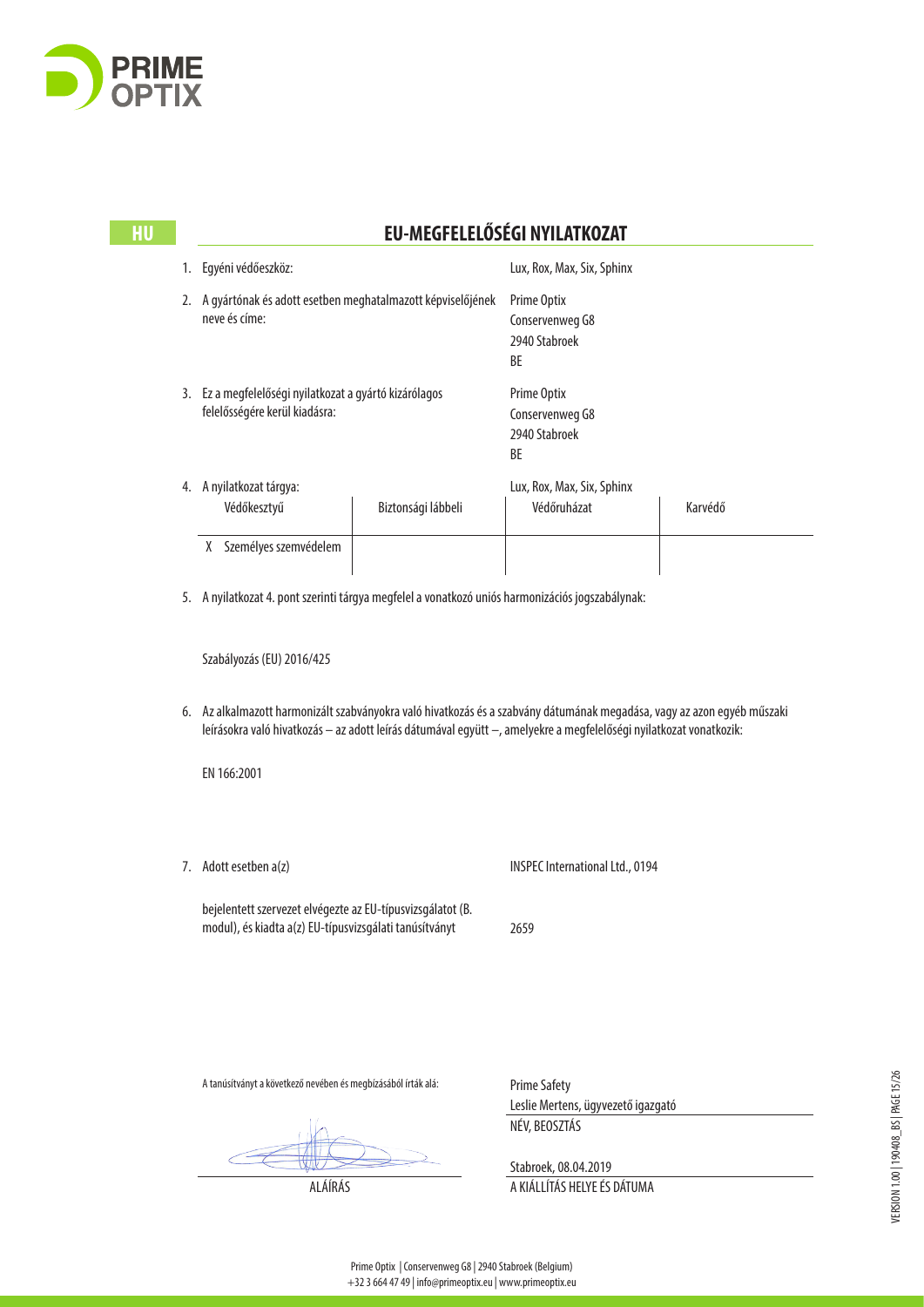

|    | 1. PPE:<br>Isem u indirizz tal-manifattur u, fejn ikun applikabbli, ir-<br>rappreżentant awtorizzat tiegħu:<br>Din id-dikjarazzjoni ta' konformità tinhareg taht ir-<br>responsabbiltà unika tal-manifattur: |                                              | Lux, Rox, Max, Six, Sphinx                                                                                     |                                                                                                                                                                                                                                                                                                                                                                                                    |
|----|--------------------------------------------------------------------------------------------------------------------------------------------------------------------------------------------------------------|----------------------------------------------|----------------------------------------------------------------------------------------------------------------|----------------------------------------------------------------------------------------------------------------------------------------------------------------------------------------------------------------------------------------------------------------------------------------------------------------------------------------------------------------------------------------------------|
|    |                                                                                                                                                                                                              |                                              | Prime Optix<br>Conservenweg G8<br>2940 Stabroek<br>BE<br>Prime Optix<br>Conservenweg G8<br>2940 Stabroek<br>BE |                                                                                                                                                                                                                                                                                                                                                                                                    |
| 3. |                                                                                                                                                                                                              |                                              |                                                                                                                |                                                                                                                                                                                                                                                                                                                                                                                                    |
|    | Ingwanti protettivi                                                                                                                                                                                          | Żraben ta' sikurezza                         | Lux, Rox, Max, Six, Sphinx<br>Indumenti protettivi                                                             | Kmien ta' protezzjoni<br>għad-dirgħajn                                                                                                                                                                                                                                                                                                                                                             |
|    | X Protezzjoni personali<br>għall-għajn                                                                                                                                                                       |                                              |                                                                                                                |                                                                                                                                                                                                                                                                                                                                                                                                    |
|    |                                                                                                                                                                                                              |                                              |                                                                                                                |                                                                                                                                                                                                                                                                                                                                                                                                    |
|    | Regolament (UE) 2016/425                                                                                                                                                                                     |                                              |                                                                                                                |                                                                                                                                                                                                                                                                                                                                                                                                    |
|    |                                                                                                                                                                                                              |                                              |                                                                                                                |                                                                                                                                                                                                                                                                                                                                                                                                    |
|    | EN 166:2001                                                                                                                                                                                                  |                                              |                                                                                                                |                                                                                                                                                                                                                                                                                                                                                                                                    |
|    |                                                                                                                                                                                                              |                                              | <b>INSPEC International Ltd., 0194</b>                                                                         |                                                                                                                                                                                                                                                                                                                                                                                                    |
|    | tal-eżami tal-UE tat-tip                                                                                                                                                                                     |                                              | 2659                                                                                                           |                                                                                                                                                                                                                                                                                                                                                                                                    |
|    |                                                                                                                                                                                                              | 2.<br>4. Is-suģģett tad-dikjarazzjoni:<br>7. | Fejn ikun applikabbli, il-korp notifikat<br>wettaq I-eżami tal-UE tat-tip (Modulu B) u ħareġ iċ-ċertifikat     | 5. L-għan tad-dikjarazzjoni deskritt fil-punt 4 huwa f'konformità mal-leġiżlazzjoni ta' armonizzazzjoni rilevanti tal-Unjoni:<br>6. Ir-referenzi ghall-istandards armonizzati rilevanti użati, inkluża d-data tal-istandard, jew ir-referenzi ghall-ispecifikazzjonijiet<br>teknici l-ofira, inkluża d-data tal-ispecifikazzjoni, li tkun qiegħda tiqi ddikjarata l-konformità fir-rigward tagħha: |

Iffirmat għal u f'isem:

Prime Safety Leslie Mertens, direttur maniġerjali ISEM, FUNZJONI

Stabroek, 08.04.2019

FIRMA POST U DATA TAL-ĦRUĠ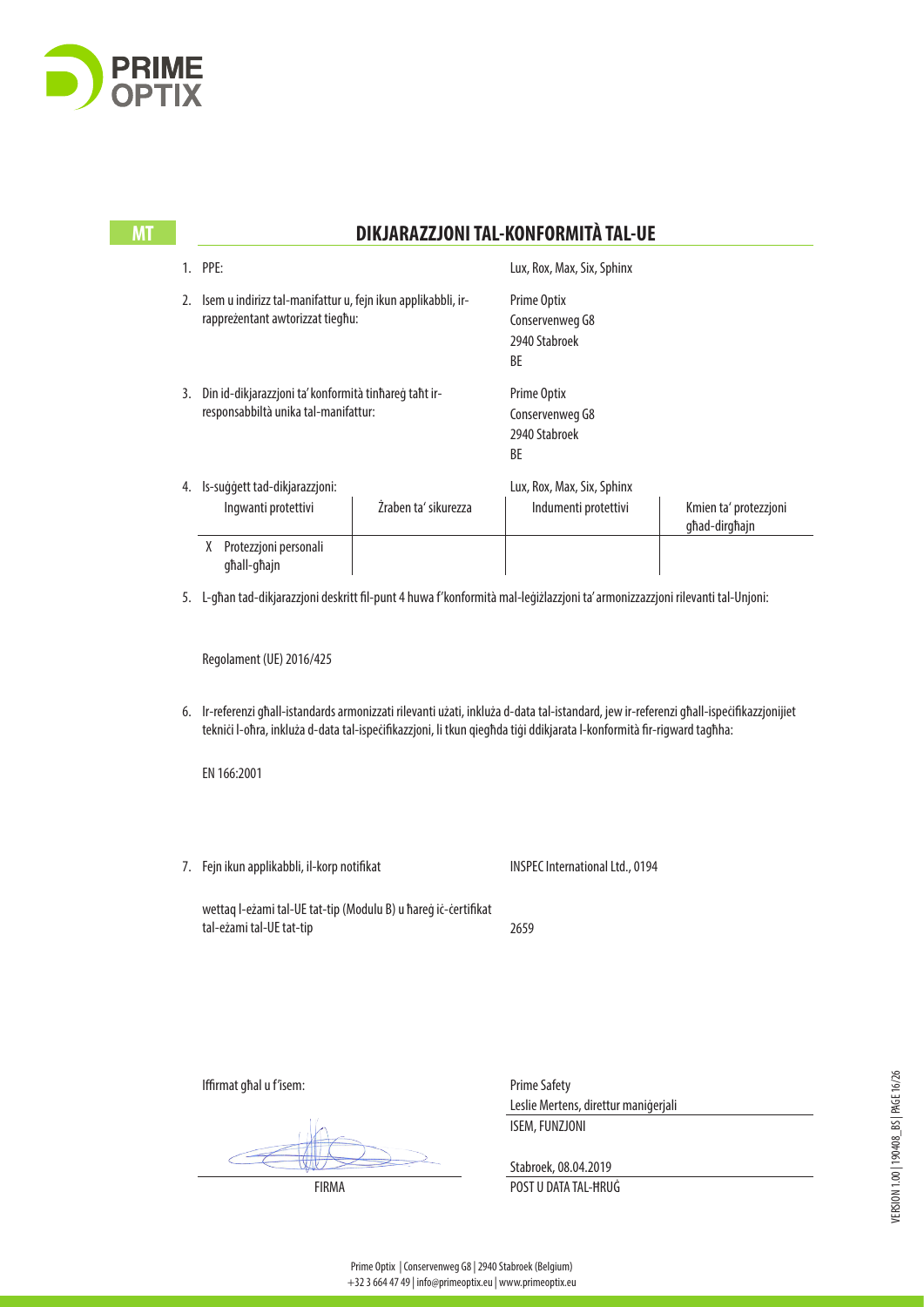

**NI** 

### **NL EU-CONFORMITEITSVERKLARING**

|    | PBM:                                                                                                                 |  | Lux, Rox, Max, Six, Sphinx                            |                |  |
|----|----------------------------------------------------------------------------------------------------------------------|--|-------------------------------------------------------|----------------|--|
| 2. | Naam en adres van de fabrikant en, indien van toepassing, zijn<br>gemachtigde:                                       |  | Prime Optix<br>Conservenweg G8<br>2940 Stabroek<br>BE |                |  |
| 3. | Deze conformiteitsverklaring wordt op eigen verantwoording<br>van de fabrikant verstrekt:                            |  | Prime Optix<br>Conservenweg G8<br>2940 Stabroek<br>BE |                |  |
| 4. | Voorwerp van de verklaring:<br>Veiligheidshandschoenen<br>Veiligheidsschoenen<br>Persoonlijke<br>X<br>oogbescherming |  | Lux, Rox, Max, Six, Sphinx<br>Veiligheidskleding      | Armbescherming |  |
|    |                                                                                                                      |  |                                                       |                |  |

5. Het in punt 4 beschreven voorwerp is conform met de desbetreffende harmonisatiewetgeving van de Unie:

Verordening (EU) 2016/425

6. Vermelding van de relevante toegepaste geharmoniseerde normen, met inbegrip van de datum van de norm, of van de andere technische specificaties, met inbegrip van de datum van de specificatie, waarop de conformiteitsverklaring betrekking heeft:

EN 166:2001

7. Indien van toepassing: "De aangemelde instantie

INSPEC International Ltd., 0194

heeft het EU-typeonderzoek (module B) verricht en het certificaat van EU-typeonderzoek afgegeven.

2659

Ondertekend voor en namens:

Prime Safety Leslie Mertens, directeur NAAM, FUNCTIE

Stabroek, 08.04.2019 HANDTEKENING PLAATS EN DATUM VAN AFGIFTE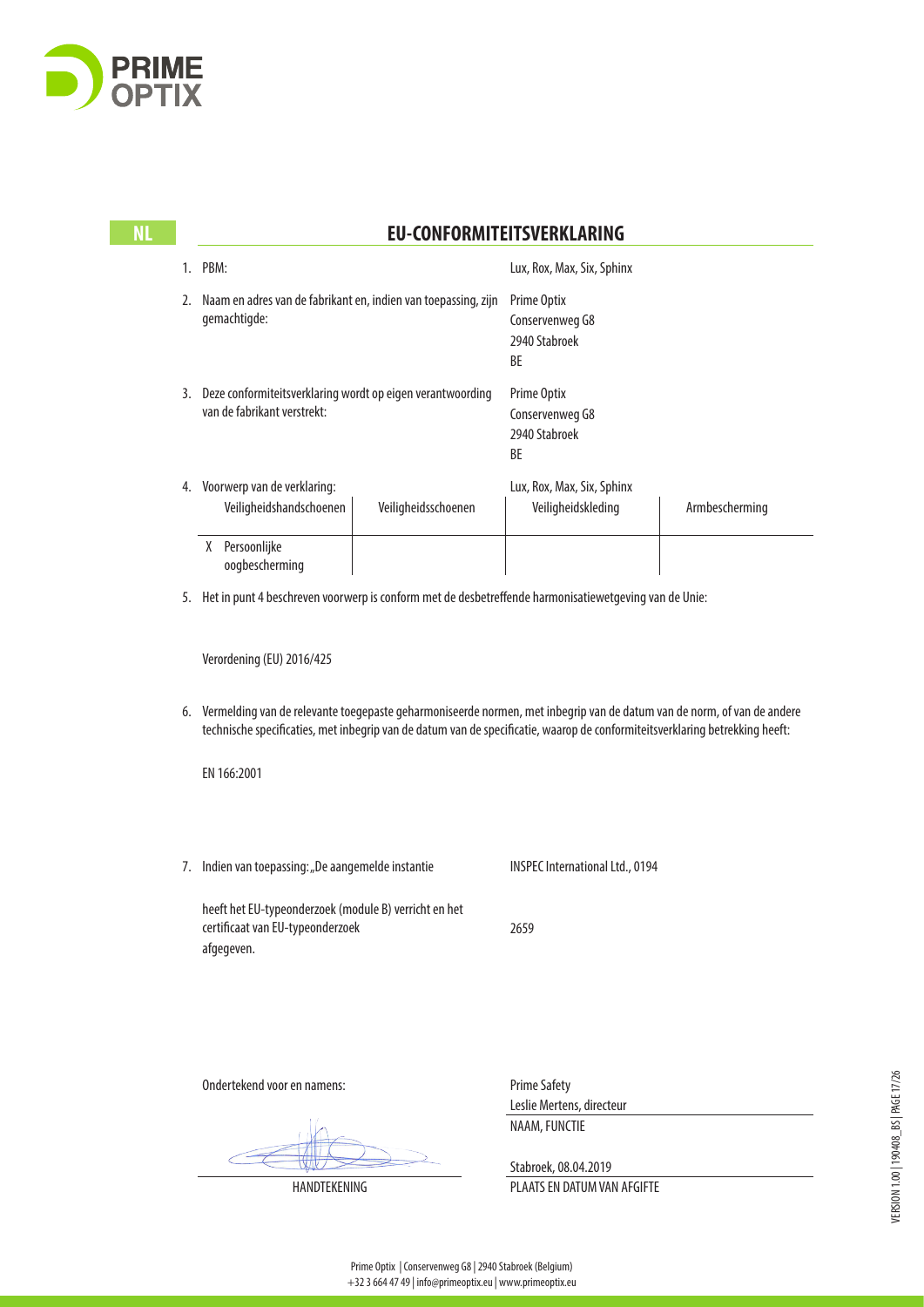

| PL |    | <b>DEKLARACJA ZGODNOŚCI UE</b>                                                                                                                                                                                  |                                                                                             |                                                                                                                      |                              |  |
|----|----|-----------------------------------------------------------------------------------------------------------------------------------------------------------------------------------------------------------------|---------------------------------------------------------------------------------------------|----------------------------------------------------------------------------------------------------------------------|------------------------------|--|
|    |    | $1.501$ :                                                                                                                                                                                                       |                                                                                             | Lux, Rox, Max, Six, Sphinx                                                                                           |                              |  |
|    | 2. | Imię i nazwisko lub nazwa i adres producenta oraz,<br>w stosownych przypadkach, jego upoważnionego<br>przedstawiciela:<br>Niniejszą deklarację zgodności wydaje się na wyłączną<br>odpowiedzialność producenta: |                                                                                             | Prime Optix<br>Conservenweg G8<br>2940 Stabroek<br>BE                                                                |                              |  |
|    | 3. |                                                                                                                                                                                                                 |                                                                                             | Prime Optix<br>Conservenweg G8<br>2940 Stabroek<br>BE                                                                |                              |  |
|    |    | 4. Przedmiot deklaracji:<br>Rękawice ochronne                                                                                                                                                                   | Obuwie ochronne                                                                             | Lux, Rox, Max, Six, Sphinx<br>Odzież ochronna                                                                        | Ochraniacze<br>przedramienia |  |
|    |    | X Indywidualna ochrona<br><b>OCZU</b>                                                                                                                                                                           |                                                                                             |                                                                                                                      |                              |  |
|    |    | harmonizacyjnego:                                                                                                                                                                                               |                                                                                             | 5. Opisany w pkt 4 przedmiot niniejszej deklaracji jest zgodny z odpowiednimi wymaganiami unijnego prawodawstwa      |                              |  |
|    |    | Regulacja (UE) 2016/425                                                                                                                                                                                         |                                                                                             |                                                                                                                      |                              |  |
|    |    |                                                                                                                                                                                                                 | technicznych, wraz z datą specyfikacji, w odniesieniu do których deklarowana jest zgodność: | 6. Odniesienia do właściwych norm zharmonizowanych, które zastosowano, wraz z datą normy, lub do innych specyfikacji |                              |  |
|    |    | EN 166:2001                                                                                                                                                                                                     |                                                                                             |                                                                                                                      |                              |  |
|    | 7. | W stosownych przypadkach jednostka notyfikowana                                                                                                                                                                 |                                                                                             | INSPEC International Ltd., 0194                                                                                      |                              |  |
|    |    | przeprowadziła badanie typu UE (moduł B) i wydała certyfikat<br>badania typu UE                                                                                                                                 |                                                                                             | 2659                                                                                                                 |                              |  |
|    |    |                                                                                                                                                                                                                 |                                                                                             |                                                                                                                      |                              |  |
|    |    |                                                                                                                                                                                                                 |                                                                                             |                                                                                                                      |                              |  |
|    |    | Podpisano w imieniu:                                                                                                                                                                                            |                                                                                             | <b>Prime Safety</b><br>Leslie Mertens, dyrektor zarządzający                                                         |                              |  |
|    |    |                                                                                                                                                                                                                 |                                                                                             | IMIĘ I NAZWISKO, STANOWISKO                                                                                          |                              |  |
|    |    |                                                                                                                                                                                                                 |                                                                                             | Stabroek, 08.04.2019                                                                                                 |                              |  |

PODPIS MIEJSCE I DATA WYDANIA

Prime Optix | Conservenweg G8 | 2940 Stabroek (Belgium)

+32 3 664 47 49 | info@primeoptix.eu | www.primeoptix.eu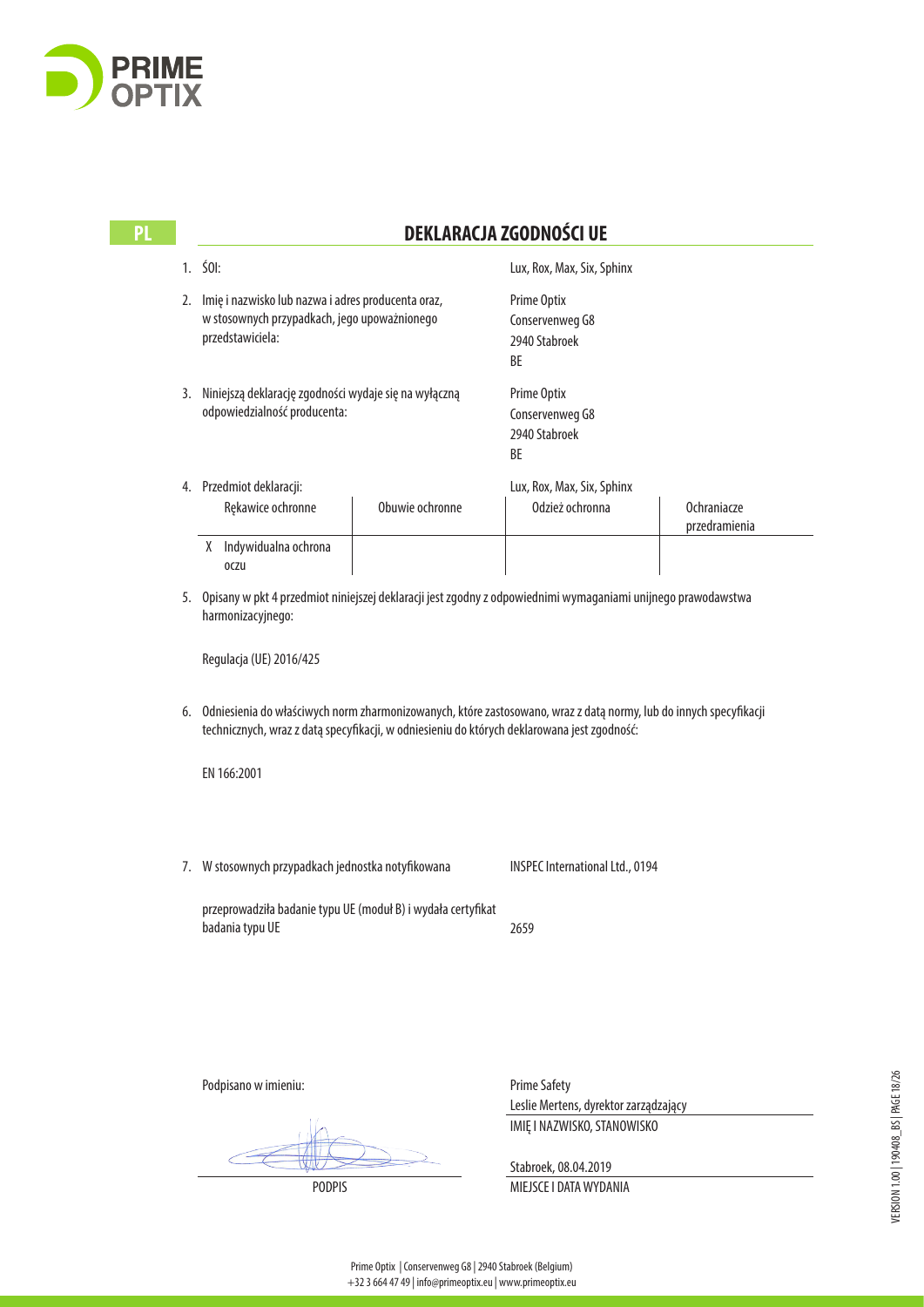

| PT |    | DECLARAÇÃO DE CONFORMIDADE UE                                                                         |                      |                                                                                                                          |                           |  |
|----|----|-------------------------------------------------------------------------------------------------------|----------------------|--------------------------------------------------------------------------------------------------------------------------|---------------------------|--|
|    | 1. | EPI:                                                                                                  |                      | Lux, Rox, Max, Six, Sphinx                                                                                               |                           |  |
|    | 2. | Nome e endereço do fabricante e, se for caso disso, do seu<br>mandatário:                             |                      | Prime Optix<br>Conservenweg G8<br>2940 Stabroek<br><b>BF</b>                                                             |                           |  |
|    |    | 3. A presente declaração de conformidade é emitida sob a<br>exclusiva responsabilidade do fabricante: |                      | Prime Optix<br>Conservenweg G8<br>2940 Stabroek<br>BE                                                                    |                           |  |
|    | 4. | Objeto da declaração:                                                                                 |                      | Lux, Rox, Max, Six, Sphinx                                                                                               |                           |  |
|    |    | Luvas de proteção                                                                                     | Calçado de segurança | Vestuário de proteção                                                                                                    | Protetores para os braços |  |
|    |    | X Proteção ocular pessoal                                                                             |                      |                                                                                                                          |                           |  |
|    | 5. |                                                                                                       |                      | O objeto da declaração mencionado no ponto 4 está em conformidade com a legislação da União de harmonização aplicável:   |                           |  |
|    |    | Regulação (UE) 2016/425                                                                               |                      |                                                                                                                          |                           |  |
|    | 6. | técnicas, incluindo a data da especificação, em relação às quais a conformidade é declarada:          |                      | Referências às normas harmonizadas aplicáveis utilizadas, incluindo a data de cada uma delas, ou a outras especificações |                           |  |
|    |    | EN 166:2001                                                                                           |                      |                                                                                                                          |                           |  |
|    | 7. | Se aplicável, o organismo notificado                                                                  |                      | <b>INSPEC International Ltd., 0194</b>                                                                                   |                           |  |
|    |    | efetuou o exame UE de tipo (Módulo B) e emitiu o certificado<br>de exame UE de tipo                   |                      | 2659                                                                                                                     |                           |  |

Assinado por e em nome de:

Prime Safety Leslie Mertens, diretor-gerente NOME, CARGO

Stabroek, 08.04.2019 ASSINATURA LOCAL E DATA DE EMISSÃO VERSION 1.00 | 190408\_BS | PAGE 19/26 VERSION 1.00 | 190408\_BS | PAGE 19/26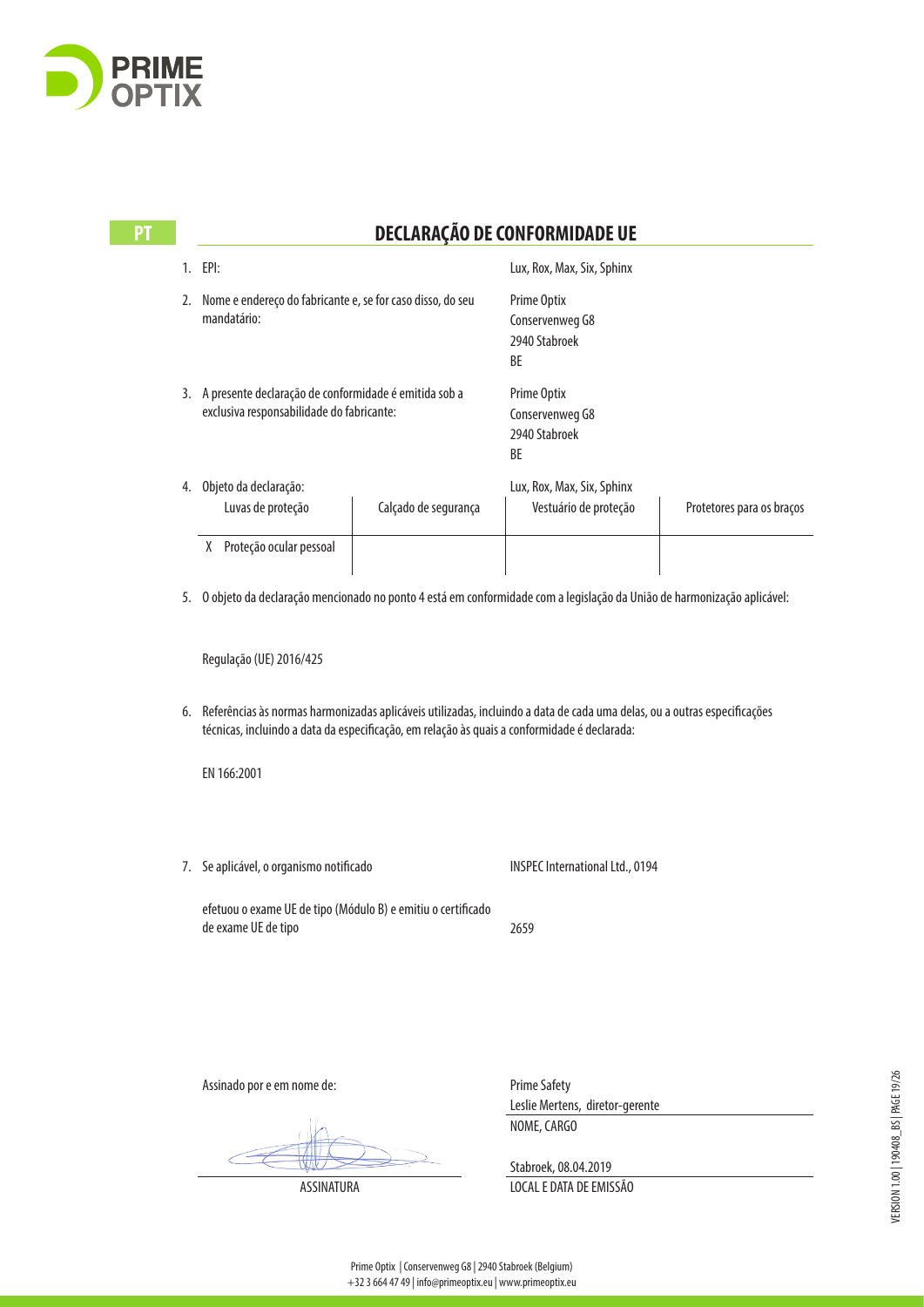

|    | <b>DECLARAȚIA DE CONFORMITATE UE</b>                                                                                                                                                                               |                                                            |                |  |
|----|--------------------------------------------------------------------------------------------------------------------------------------------------------------------------------------------------------------------|------------------------------------------------------------|----------------|--|
|    | 1. EIP:                                                                                                                                                                                                            | Lux, Rox, Max, Six, Sphinx                                 |                |  |
| 2. | Denumirea și adresa producătorului și, după caz, ale<br>reprezentantului autorizat al acestuia:                                                                                                                    | Prime Optix<br>Conservenweg G8<br>2940 Stabroek<br>BE      |                |  |
|    | 3. Prezenta declarație de conformitate este eliberată pe<br>răspunderea exclusivă a producătorului.                                                                                                                | Prime Optix<br>Conservenweg G8<br>2940 Stabroek<br>BE      |                |  |
|    | 4. Obiectul declarației:<br>Mănuși de protecție<br>Încălțăminte de siguranță                                                                                                                                       | Lux, Rox, Max, Six, Sphinx<br>Îmbrăcăminte de<br>protecție | Protecție braț |  |
|    | X Protecție pentru ochi                                                                                                                                                                                            |                                                            |                |  |
|    | 5. Obiectul declarației descris la punctul 4 este în conformitate cu legislația armonizată relevantă a Uniunii:                                                                                                    |                                                            |                |  |
|    | Regulament (UE) 2016/425                                                                                                                                                                                           |                                                            |                |  |
| 6. | Trimiteri la standardele armonizate relevante folosite, inclusiv data standardului, sau trimiteri la celelalte specificații tehnice,<br>inclusiv data specificației, în legătură cu care se declară conformitatea. |                                                            |                |  |
|    | EN 166:2001                                                                                                                                                                                                        |                                                            |                |  |
| 7. | După caz, organismul notificat                                                                                                                                                                                     | <b>INSPEC International Ltd., 0194</b>                     |                |  |
|    | a efectuat examinarea UE de tip (modulul B) și a eliberat<br>certificatul de examinare UE de tip                                                                                                                   | 2659                                                       |                |  |
|    |                                                                                                                                                                                                                    |                                                            |                |  |
|    | Semnat pentru și în numele:                                                                                                                                                                                        | <b>Prime Safety</b><br>Leslie Mertens, Managing Director   |                |  |
|    |                                                                                                                                                                                                                    | NUMELE, FUNCȚIA                                            |                |  |

Stabroek, 08.04.2019

SEMNĂTURA LOCUL ȘI DATA ELIBERĂRII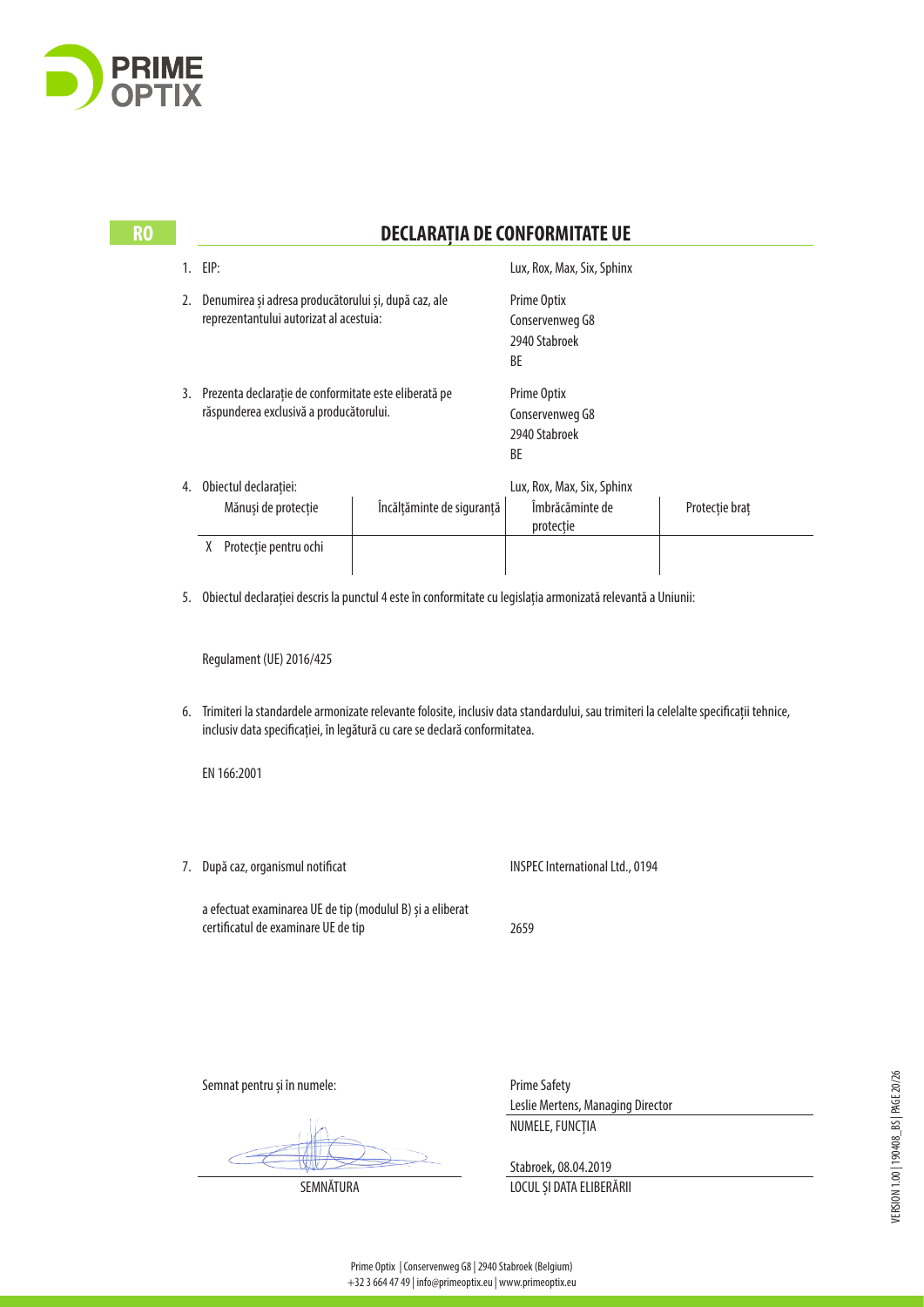

| <b>SK</b> |                                                                                                                                                                                               |                   | EÚ VYHLÁSENIE O ZHODE                                   |                   |
|-----------|-----------------------------------------------------------------------------------------------------------------------------------------------------------------------------------------------|-------------------|---------------------------------------------------------|-------------------|
|           | 1. 00P:                                                                                                                                                                                       |                   | Lux, Rox, Max, Six, Sphinx                              |                   |
|           | 2. Meno a adresa výrobcu a prípadne jeho splnomocneného<br>zástupcu:                                                                                                                          |                   | Prime Optix<br>Conservenweg G8<br>2940 Stabroek<br>BE   |                   |
|           | 3. Toto vyhlásenie o zhode sa vydáva na výhradnú zodpovednosť<br>výrobcu:                                                                                                                     |                   | Prime Optix<br>Conservenweg G8<br>2940 Stabroek<br>BE   |                   |
|           | 4. Predmet vyhlásenia:<br>Ochranné rukavice                                                                                                                                                   | Bezpečnostná obuv | Lux, Rox, Max, Six, Sphinx<br>Ochranný odev             | Chránič na rukávy |
|           | X Osobná ochrana<br>0ČÍ                                                                                                                                                                       |                   |                                                         |                   |
|           | 5. Predmet vyhlásenia uvedený v bode 4 je v zhode s príslušnými harmonizačnými právnymi predpismi Únie:                                                                                       |                   |                                                         |                   |
|           | Predpis (EÚ) 2016/425                                                                                                                                                                         |                   |                                                         |                   |
|           | 6. Odkazy na príslušné použité harmonizované normy vrátane dátumu normy alebo odkazy na iné technické špecifikácie vrátane<br>dátumu špecifikácie, v súvislosti s ktorými sa zhoda vyhlasuje: |                   |                                                         |                   |
|           | EN 166:2001                                                                                                                                                                                   |                   |                                                         |                   |
|           | 7. V prípade potreby notifikovaná osoba                                                                                                                                                       |                   | INSPEC International Ltd., 0194                         |                   |
|           | vykonala EÚ skúšku typu (modul B) a vydala certifikát EÚ<br>skúšky typu                                                                                                                       |                   | 2659                                                    |                   |
|           |                                                                                                                                                                                               |                   |                                                         |                   |
|           | Podpísané za a v mene:                                                                                                                                                                        |                   | <b>Prime Safety</b><br>Leslie Mertens, výkonný riaditeľ |                   |
|           |                                                                                                                                                                                               |                   | MENO, FUNKCIA                                           |                   |

VERSION 1.00 | 190408\_BS | PAGE 21/26 VERSION 1.00 | 190408\_BS | PAGE 21/26

 $\geq$ 

 $\subset$ 

WU

PODPIS MIESTO A DÁTUM VYDANIA

Stabroek, 08.04.2019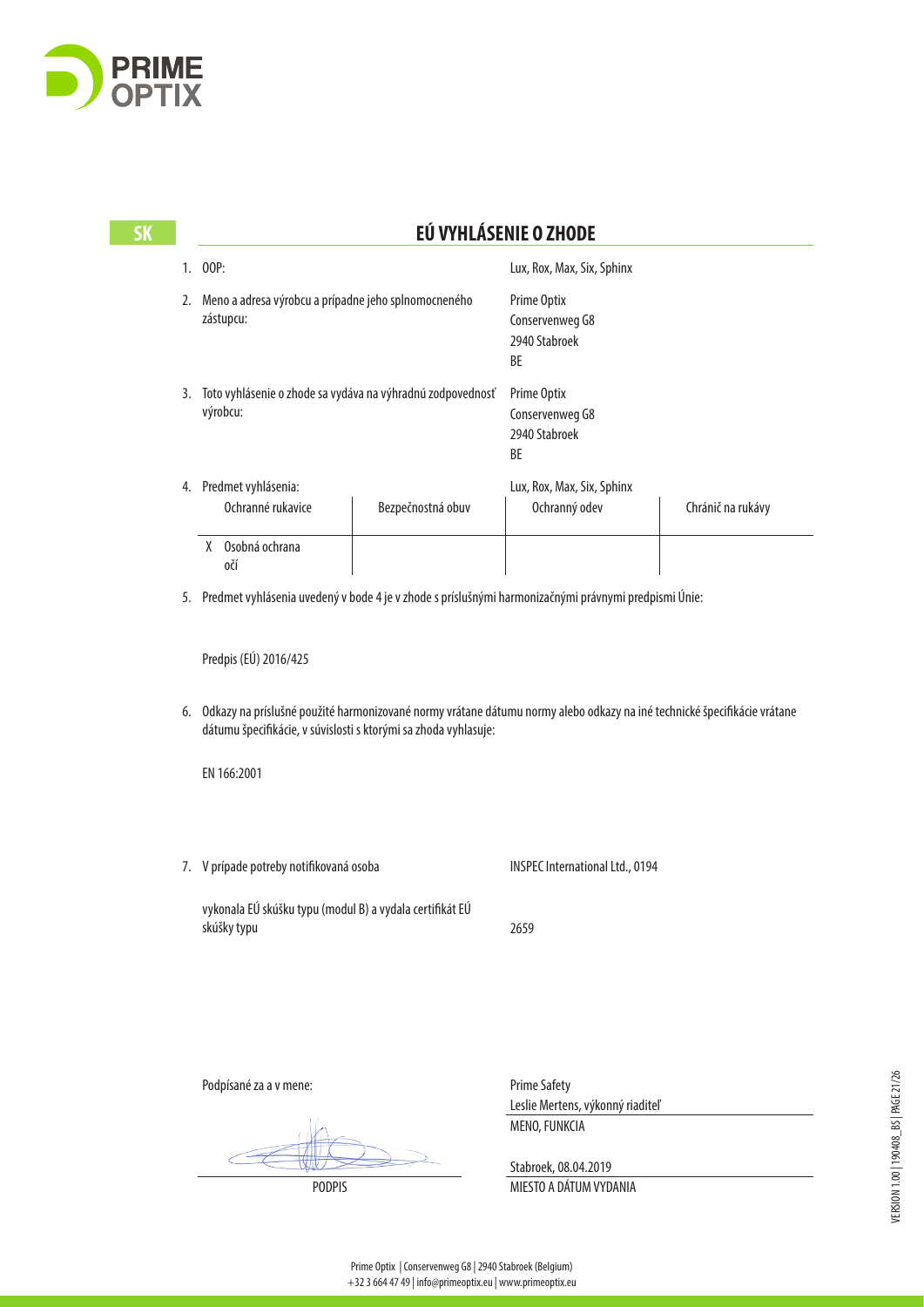

|  | 1. Osebna varovalna oprema:<br>2. Ime in naslov proizvajalca in po potrebi njegovega<br>pooblaščenega zastopnika: |                                                                 | Lux, Rox, Max, Six, Sphinx<br>Prime Optix<br>Conservenweg G8<br>2940 Stabroek<br>BE                                                                                                                                                   |              |
|--|-------------------------------------------------------------------------------------------------------------------|-----------------------------------------------------------------|---------------------------------------------------------------------------------------------------------------------------------------------------------------------------------------------------------------------------------------|--------------|
|  |                                                                                                                   |                                                                 |                                                                                                                                                                                                                                       |              |
|  | 3. Za izdajo te izjave o skladnosti je odgovoren izključno<br>proizvajalec:                                       |                                                                 | Prime Optix<br>Conservenweg G8<br>2940 Stabroek<br>BE                                                                                                                                                                                 |              |
|  | 4. Predmet izjave:                                                                                                |                                                                 | Lux, Rox, Max, Six, Sphinx                                                                                                                                                                                                            |              |
|  | Zaščitne rokavice                                                                                                 | Varnostna obutev                                                | Zaščitna oblačila                                                                                                                                                                                                                     | Ščitniki rok |
|  | X Osebna zaščita<br>оčі                                                                                           |                                                                 |                                                                                                                                                                                                                                       |              |
|  | 5. Predmet izjave iz točke 4 je v skladu z ustrezno harmonizacijsko zakonodajo Unije:                             |                                                                 |                                                                                                                                                                                                                                       |              |
|  | Predpis (EU) 2016/425                                                                                             |                                                                 |                                                                                                                                                                                                                                       |              |
|  |                                                                                                                   |                                                                 |                                                                                                                                                                                                                                       |              |
|  |                                                                                                                   |                                                                 | 6. Sklicevanja na ustrezne uporabljene harmonizirane standarde, vključno z datumom standarda, ali sklicevanja na druge tehnične<br>specifikacije, vključno z datumom specifikacije, v zvezi s katerimi je izdana izjava o skladnosti: |              |
|  | EN 166:2001                                                                                                       |                                                                 |                                                                                                                                                                                                                                       |              |
|  | 7. Po potrebi: priglašeni organ                                                                                   |                                                                 | INSPEC International Ltd., 0194                                                                                                                                                                                                       |              |
|  | pregledu tipa                                                                                                     | je izvedel EU-pregled tipa (modul B) ter izdal certifikat o EU- | 2659                                                                                                                                                                                                                                  |              |
|  |                                                                                                                   |                                                                 |                                                                                                                                                                                                                                       |              |

Podpisano za in v imenu:

Prime Safety Leslie Mertens, direktor IME, FUNKCIJA

Stabroek, 08.04.2019 PODPIS KRAJ IN DATUM IZDAJE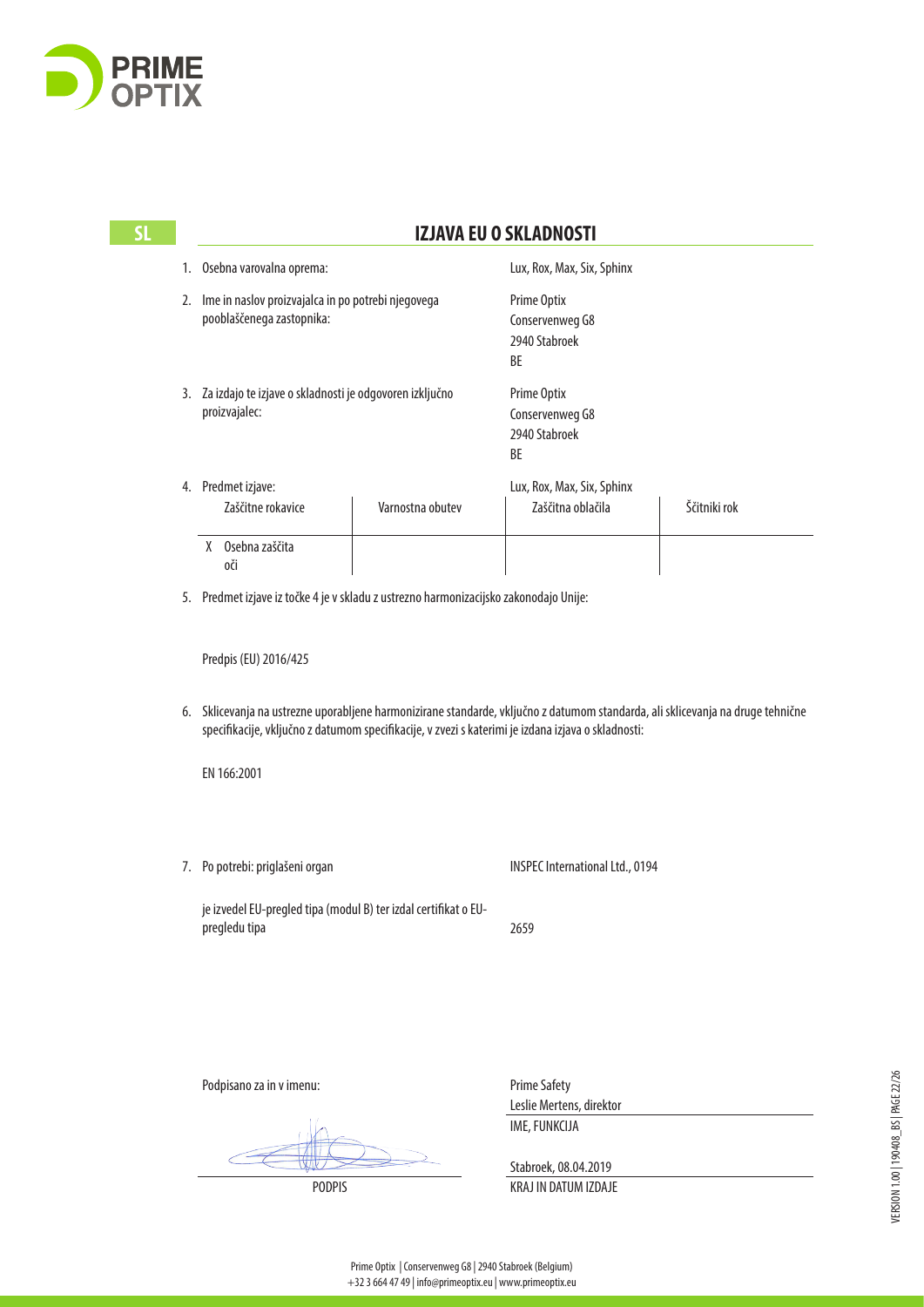

### **FI EU-VAATIMUSTENMUKAISUUSVAKUUTUS**

| 1. | Henkilönsuojain:                                                                      |  | Lux, Rox, Max, Six, Sphinx                                   |                |  |
|----|---------------------------------------------------------------------------------------|--|--------------------------------------------------------------|----------------|--|
| 2. | Valmistajan ja tarvittaessa valmistajan valtuutetun edustajan<br>nimi ja osoite:      |  | Prime Optix<br>Conservenweg G8<br>2940 Stabroek<br><b>BF</b> |                |  |
| 3. | Tämä vaatimustenmukaisuusvakuutus on annettu valmistajan<br>yksinomaisella vastuulla: |  | Prime Optix<br>Conservenweg G8<br>2940 Stabroek<br>BE        |                |  |
| 4. | Vakuutuksen kohde:                                                                    |  | Lux, Rox, Max, Six, Sphinx                                   |                |  |
|    | Turvakengät<br>Suojakäsineet<br>Henkilökohtainen<br>X                                 |  | Suojavaatetus                                                | Käsivarsisuoja |  |
|    | silmäsuoja                                                                            |  |                                                              |                |  |

5. Edellä 4 kohdassa kuvattu vakuutuksen kohde on asiaa koskevan unionin yhdenmukaistamislainsäädännön mukainen:

Säätely (EU) 2016/425

6. Viittaukset asiaankuuluviin yhdenmukaistettuihin standardeihin, joita on sovellettu, tai viittaukset muihin teknisiin eritelmiin, joiden perusteella vaatimustenmukaisuusvakuutus on annettu, sekä kyseisten standardien ja eritelmien hyväksymispäivä:

EN 166:2001

7. Tarvittaessa: ilmoitettu laitos

INSPEC International Ltd., 0194

suoritti EU-tyyppitarkastuksen (moduuli B) ja antoi EUtyyppitarkastustodistuks

2659

Puolesta allekirjoittanut:

Prime Safety Leslie Mertens, toimitusjohtaja NIMI, TEHTÄVÄ

Stabroek, 08.04.2019

ALLEKIRJOITUS ANTAMISPAIKKA JA -PÄIVÄMÄÄRÄ

**DE**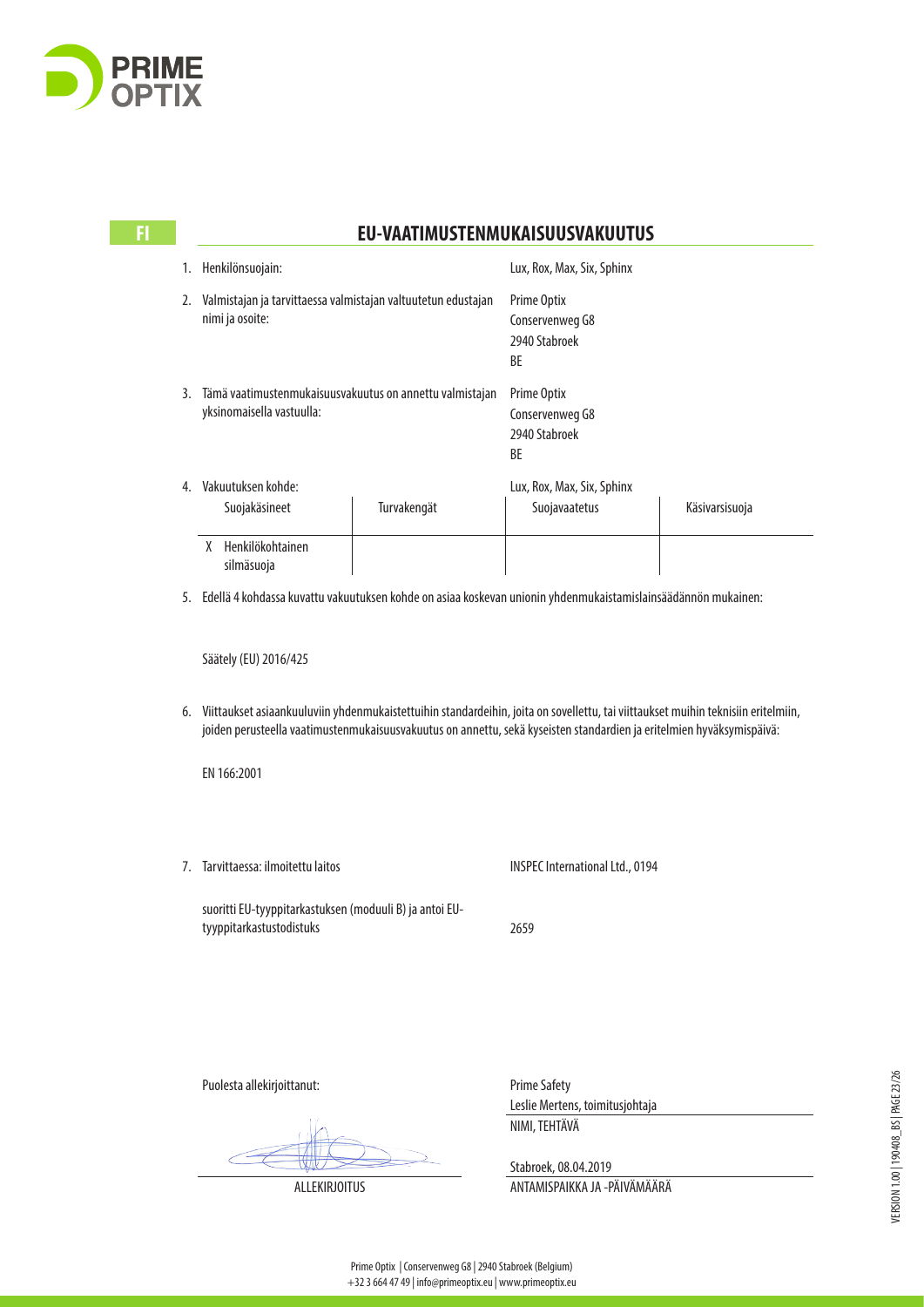

# **SE EU-FÖRSÄKRAN OM ÖVERENSSTÄMMELSE**

| 1. | Personlig skyddsutrustning:                                                                      |  | Lux, Rox, Max, Six, Sphinx                                   |          |  |
|----|--------------------------------------------------------------------------------------------------|--|--------------------------------------------------------------|----------|--|
| 2. | Tillverkarens namn och adress och, i förekommande fall,<br>dennes representants namn och adress: |  | Prime Optix<br>Conservenweg G8<br>2940 Stabroek<br>ВE        |          |  |
| 3. | Att försäkran om överensstämmelse utfärdats på tillverkarens<br>eget ansvar:                     |  | <b>Prime Optix</b><br>Conservenweg G8<br>2940 Stabroek<br>BE |          |  |
| 4. | Föremålet för försäkran:<br>Skyddsskor<br>Skyddshandskar                                         |  | Lux, Rox, Max, Six, Sphinx<br>Skyddskläder                   | Armskydd |  |
|    | Personligt ögonskydd<br>X                                                                        |  |                                                              |          |  |

5. Att föremålet för den försäkran som beskrivs i punkt 4 överensstämmer med den relevanta harmoniserade unionslagstiftningen:

Reglering (EU) 2016/425

6. Hänvisningar till de relevanta harmoniserade standarder som tillämpats, inklusive datum för standarden, eller hänvisningar till de andra tekniska specifikationer, inklusive datum för specifikationen, enligt vilka överensstämmelsen försäkras:

EN 166:2001

7. I tillämpliga fall: Det anmälda organet

INSPEC International Ltd., 0194

har utfört EU-typkontrollen (modul B) och utfärdat EUtypintyget

2659

Undertecknad för:

Prime Safety Leslie Mertens, VD NAMN, BEFATTNING

Stabroek, 08.04.2019 NAMNTECKNING ORT OCH DATUM FÖR UTFÄRDANDE

**DE**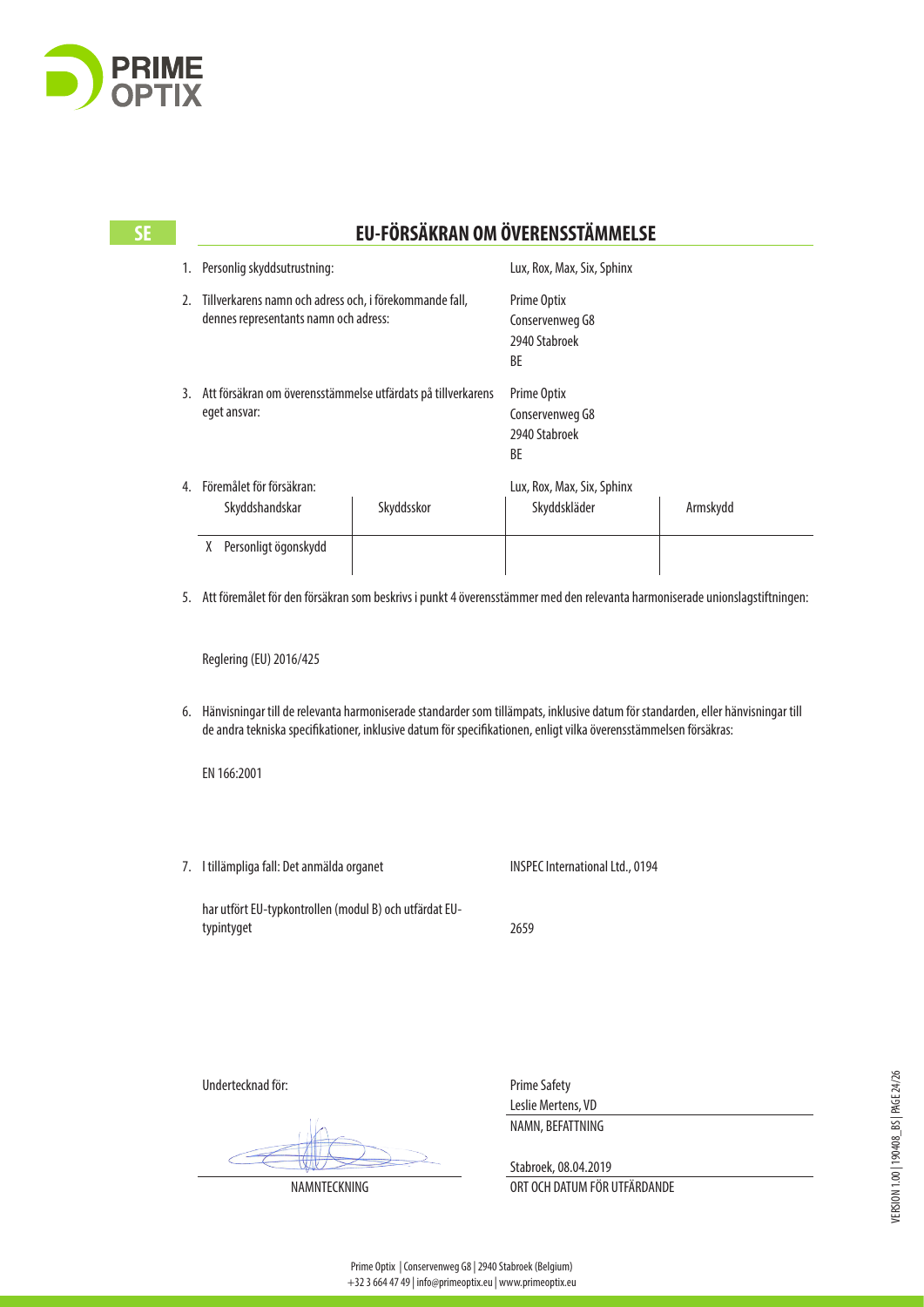

| <b>RU</b> |                                                                                                       | ЕС ДЕКЛАРАЦИЯ СООТВЕТСТВИЯ                                                                                                |                                                       |                                                                                                                                                                                                       |                |  |
|-----------|-------------------------------------------------------------------------------------------------------|---------------------------------------------------------------------------------------------------------------------------|-------------------------------------------------------|-------------------------------------------------------------------------------------------------------------------------------------------------------------------------------------------------------|----------------|--|
|           |                                                                                                       | 1. CM3:                                                                                                                   |                                                       | Lux, Rox, Max, Six, Sphinx                                                                                                                                                                            |                |  |
|           |                                                                                                       | 2. Имя и адрес производителя и в случае необходимости<br>уполномоченного представителя:                                   |                                                       | Prime Optix<br>Conservenweg G8<br>2940 Stabroek<br>BE                                                                                                                                                 |                |  |
|           | 3. Исключительную ответственность за выставление этой<br>Декларации Соответствия несёт производитель: |                                                                                                                           | Prime Optix<br>Conservenweg G8<br>2940 Stabroek<br>BE |                                                                                                                                                                                                       |                |  |
|           |                                                                                                       | 4. Предмет декларации<br>Защитные перчатки                                                                                | Защитная обувь                                        | Lux, Rox, Max, Six, Sphinx<br>Защитная одежда                                                                                                                                                         | Защита для рук |  |
|           |                                                                                                       | Х Индивидуальная<br>защита для глаз                                                                                       |                                                       |                                                                                                                                                                                                       |                |  |
|           |                                                                                                       | 5. Описанный под номером 4 предмет декларации соответствует требованиям гармонизированного законодательства<br>Евросоюза: |                                                       |                                                                                                                                                                                                       |                |  |
|           | Постановление (EU) 2016/425                                                                           |                                                                                                                           |                                                       |                                                                                                                                                                                                       |                |  |
|           |                                                                                                       |                                                                                                                           |                                                       | 6. Сведения использования соответствующих гармонизированных норм или прочих технических спецификаций, которые<br>поясняются в этой декларации, включая дату норм или прочих технических спецификаций: |                |  |
|           |                                                                                                       | EN 166:2001                                                                                                               |                                                       |                                                                                                                                                                                                       |                |  |
|           |                                                                                                       | 7. Нотифицированный орган                                                                                                 |                                                       | INSPEC International Ltd., 0194                                                                                                                                                                       |                |  |
|           |                                                                                                       | провёл ЕС испытание опытного образца (Модуль В)и<br>выставил свидетельство EC NR.<br>об испытании типового образца.       |                                                       | 2659                                                                                                                                                                                                  |                |  |
|           |                                                                                                       |                                                                                                                           |                                                       |                                                                                                                                                                                                       |                |  |
|           |                                                                                                       | ПОДПИСЬ ОТВЕТСТВЕННОГО ЛИЦА:                                                                                              |                                                       | <b>Prime Safety</b>                                                                                                                                                                                   |                |  |
|           |                                                                                                       |                                                                                                                           |                                                       | Leslie Mertens, ГЕНЕРАЛЬНЫЙ ДИРЕКТОР<br>ИМЯ, ФУНКЦИЯ                                                                                                                                                  |                |  |
|           |                                                                                                       |                                                                                                                           |                                                       |                                                                                                                                                                                                       |                |  |
|           |                                                                                                       |                                                                                                                           |                                                       | Stabroek, 08.04.2019                                                                                                                                                                                  |                |  |
|           |                                                                                                       | ПОДПИСЬ                                                                                                                   |                                                       | МЕСТО И ДАТА ПОДПИСАНИЯ                                                                                                                                                                               |                |  |